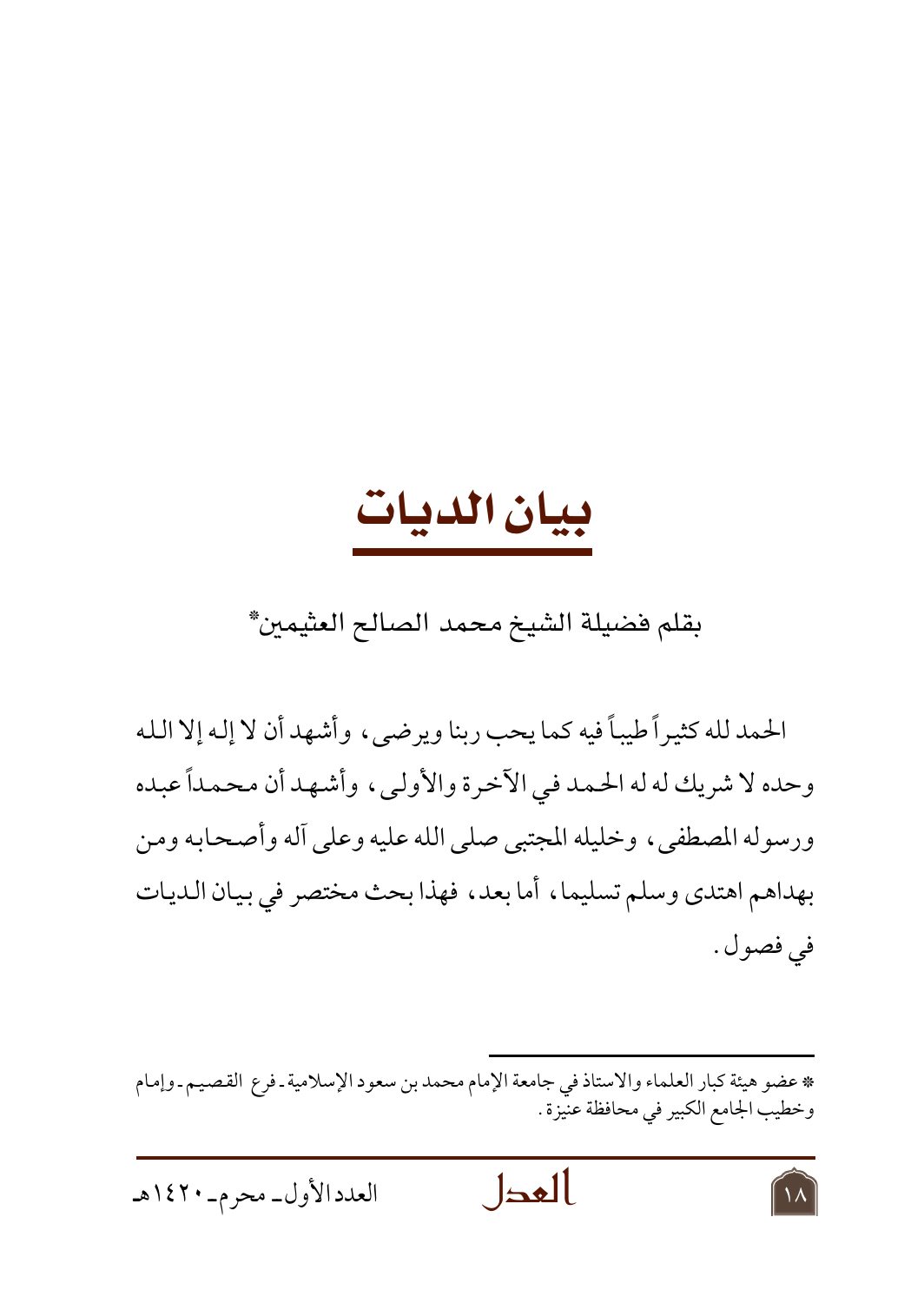الفصل الأول : في دية الحر المسلم . الفصل الثاني : في دية أهل الكتاب . الفصل الثالث : في دية المجوسى . الفصل الرابع : في دية الكفار غير الكتابيين والمجوس . اقتصرت فيه على ذكر الخلاف والأدلة بقدر المستطاع بغير ترجيح، لأنه بحث لطائفة مخصوصة كل منهم يتمكن من ترجيح ما قام الدليل عنده على رجحانه، اسأل الله أن ينفع به، وأن يخلص النية، ويصلح العمل، إنه سميع مجيب .

## الفصل الأول في دية الحر المسلم

وقد اختلف العلماء فيها على أقوال :

القول الأول : إنها خمسة أصول : مئة من الإبل ومائتان من البقر وألفان من الغنم وألف دينار من الذهب «يعادل ألف مثقال» وأثنا عشر ألف درهم فضة «تعادل سبعة ألاف ومائة وأربعين مثقالاً» .

وهذا هو المشهور من مذهب الإمام أحمد عند المتأخرين من أصحابه كما في المنتهى والاقناع وزاد المستقنع وغيرها، قال في المغنى ٧/ ٧٥٩ وهذا قول عمر وعطاء وطاووس وفقهاء المدينة السبعة، وبه قال الثوري وابن أبي ليلي

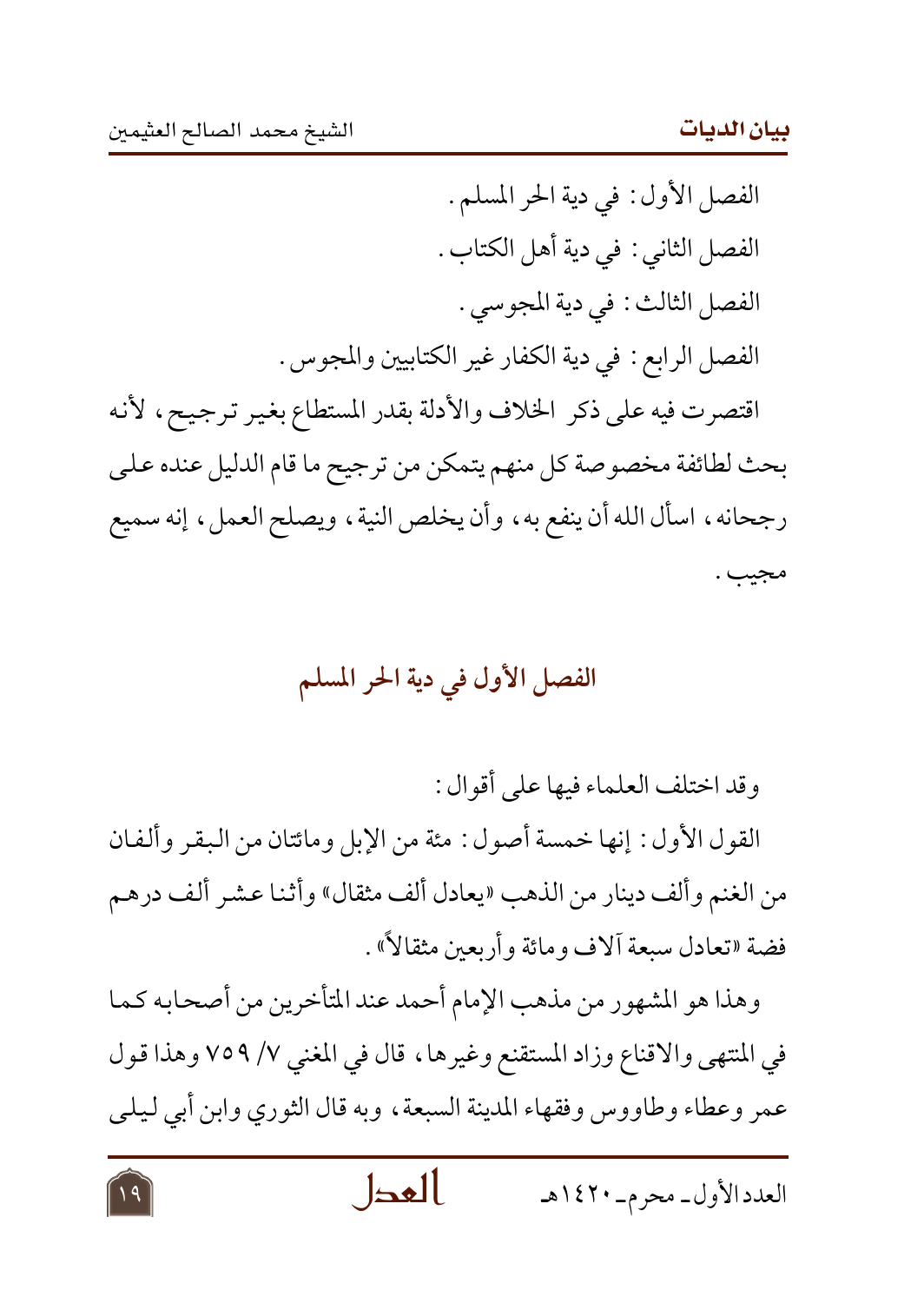وأبو يوسف ومحمدا. هـ. واستدلوا:

أولاً : بما ثبت في الصحيحين من حديث سهل بن أبي حثمة رضي الله عنه في قصة عبدالله بن سهل رضي الله عنه حين وجد قتيلاً في خيبر ، وفيه أن النبي صلى الله عليه وسلم وداه بمئة من الإبل .

وثانياً: بما رواه النسائي والبيهقي وكذا أبو داود في المراسيل أن النبي صلى الله عليه وسلم كتب إلى أهل اليمن كتاباً فيه الفرائض والسنن والديات، وفيه : أن في النفس الدية مئة من الإبل ، وعلى أهل الذهب ألف دينار ، قال في نيل الأوطار ٦/ ٣٤٠، وقد صححه جماعة من الأئمة منهم أحمد، والحاكم وابن حبان والبيهقي، وفي ٢٩٣ منه وصححه أيضاً من حيث الشهرة لا من حيث الإسناد جماعة من الأئمة منهم الشافعي، ونقل عن الحاكم قوله قد شهد عمر بن عبدالعزيز وإمام عصره الزهري بالصحة لهذا الحديث، وعن يعقوب بن أبي سفيان أن أصحاب رسول الله صلى الله عليه وسلم والتابعين يرجعون إليه ويدعون رأيهم . وعن ابن عبد البر قوله هذا كتاب مشهور عند أهل السير ، معروف عند أهل العلم معرفة يستغنى بشهرته عن الإسناد، لأنه أشبه المتواتر في مجيئه لتلقى الناس له بالقبول والمعرفة . ١. هـ

وثالثاً: بما رواه الخمسة إلا الترمذي عن عمرو بن شعيب عن أبيه عن جده قال قضي رسول الله صلى الله عليه وسلم أن من كان عقله في البقر على أهل

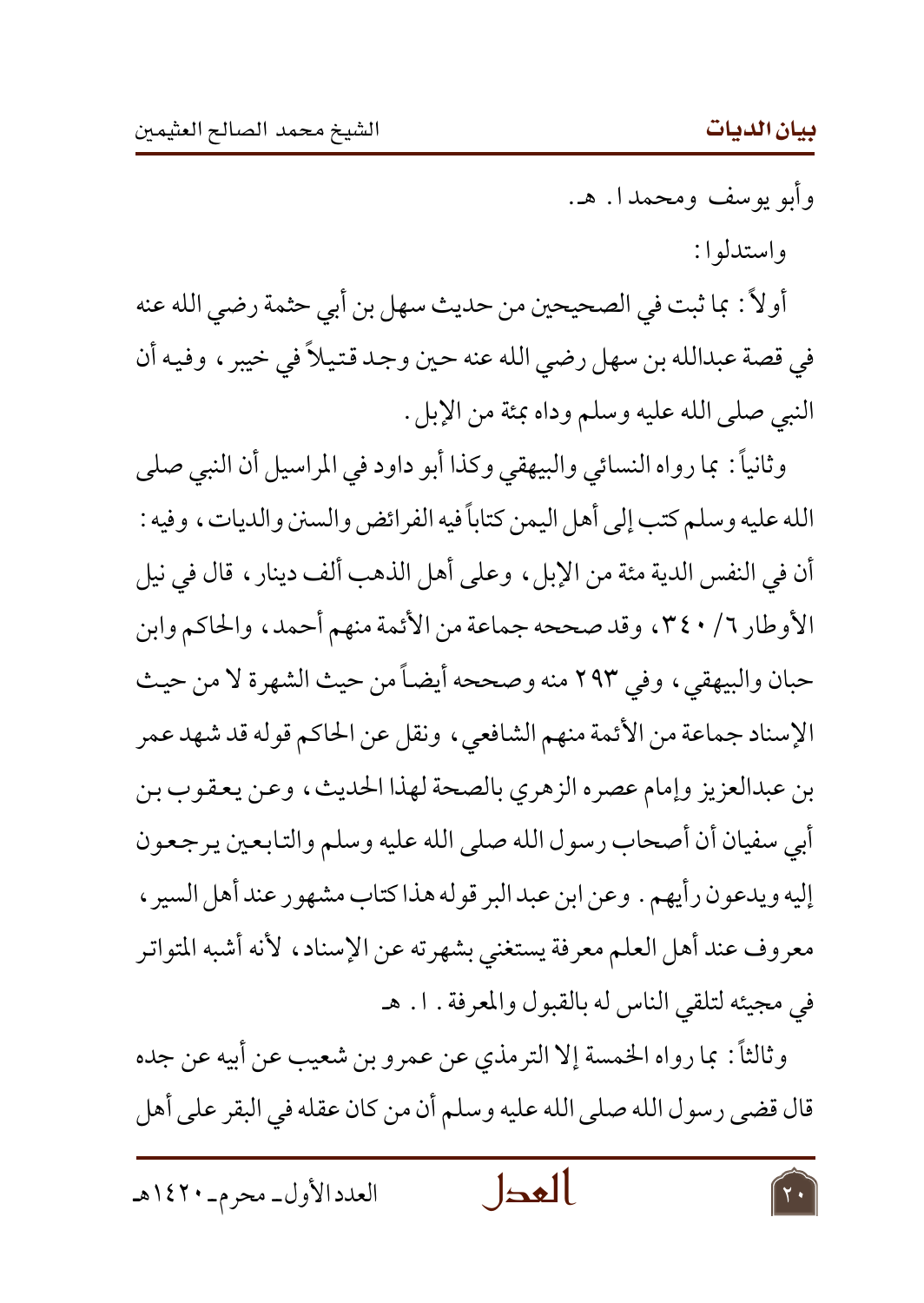البقر مائتي بقرة، وعلى من كان عقله في الشاء ألفي شاة، قال في نيل الأوطار ١٦٧ /٦ في إسناده محمد بن راشد الدمشقي المكحوليي وقد تكلم فيه غير و احد .

ورابعـاً : وبما رواه أبو داود عن ابن عباس رضي الله عـنه أن رجـلاً من بني عدي قتل فجعل النبي صلى الله عليه وسلم ديته اثني عشر ألفاً، قال أبو داود رواه ابن عيينة عن عمرو بن دينار عن عكرمة عن النبي صلى الله عليه وسلم ولم يذكر ابن عباس، وفي نيل الأوطار ٦/ ٣٦٧ قال الترمذي ولا نعلم يذكر في هذا الحديث عن ابن عباس غير محمد بن مسلم . انتهى ومحمد بن مسلم هذا هو الطائفي، وقد أخرج له البخاري في المتابعات ومسلم في الاستشهاد ووثقه يحيى بن معين وقال مرة : إذا حدث من حفظه يخطيء وإذا حدث من كتابه فليس به بأس وضعفه الإمام أحمد ، ثم عارض «أي صاحب نيل الأوطار» هذا الحديث بحديث عمر بن شعيب عن أبيه عن جده أن قيمة الدية كانت على عهد النبي صلى الله عليه وسلم ثمانمائة دينار أو ثمانية آلاف درهم وأن عمر رفعها حين غلت الإبل إلى ألف دينار واثني عشر ألف درهم، وقال لا يخفي أن حديث ابن عباس فيه إثبات أن النبي صلى الله وسلم فرضها اثني عشر ألفاً، وهو مثبت فيقدم على النافي كما تقرر في الأصول، وكثرة طرقه تشهد لصحته والرفع زيادة إذا وقعت من طريق ثقة تعين الأخذ بها . ١. هـ. .

القول الثاني : أن أصل الدية الإبل فقط وهذا ظاهر كلام الخرقي قال في

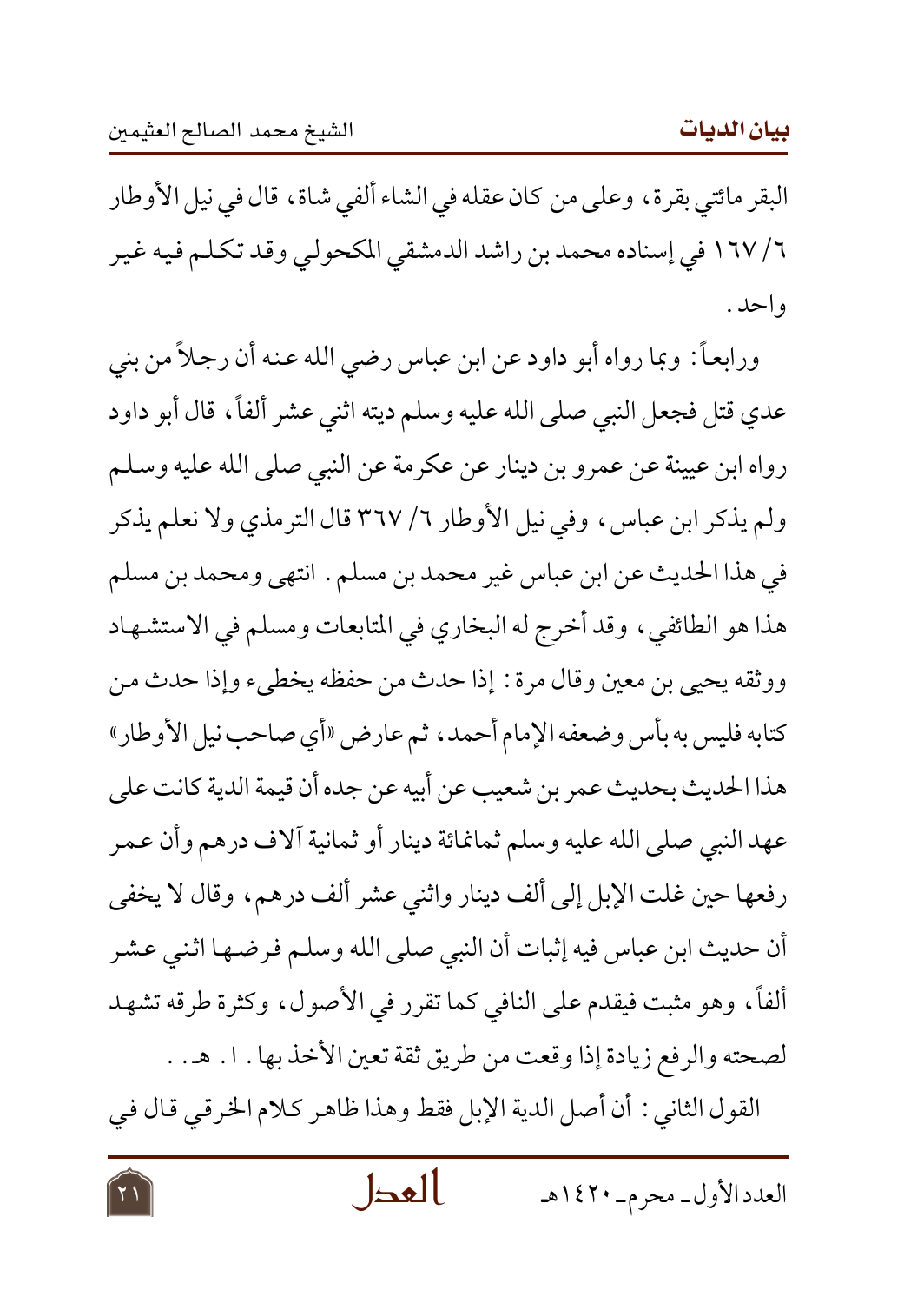المغنى ٧/ ٧٥٩ وهذا إحدى الروايتين عن أحمد ذكر ذلك أبو الخطاب وهو قول طاووس والشافعي وابن المنذر ، ثم ذكر القول بأن الخمسة أصول واستدل ثم قال راداً له : ولنا قول النبي صلى الله عليه وسلم ألا إن في قتيل عمد الخطأ قتيل السوط والعصا مائة من الإبل، ولأن النبي صلى الله عليه وسلم فرق بين دية العمد والخطأ فغلظ بعضها، وخفف بعضها ولا يتحقق هذا في غير الإبل، ولأنه بدل متلف حقاً لأدمى فكان متعيناً كعوض الأموال ، وحديث ابن عباس يحتمل أن النبي صلى الله عليه وسلم أوجب الورق بدلاً عن الإبل والخلاف في كونها أصلاً، وحديث عمرو بن شعيب يدل على أن الأصل الإبل فإن إيجابه لهذه المذكورات على سبيل التقويم لغلاء الإبل، ولو كانت أصولاً بنفسها لم يكن إيجابها تقويماً للإبل ، ولا كان لغلاء الإبل أثر في ذلك ولا لذكره معنى . ا . هـ وقال في الانصاف ٥٨/١٠ قال ابن منجا في شرحه وهـذه الروايـة هي الصحيحة من حيث الدليل، قال الزركشي هي أظهر دليلاً ونصرة. ١. هـ، وقال الشيخ محمد بن إبراهيم آل الشيخ مفتي البلاد السعودية في زمنه رحمه الله : لا يعلم خلاف بين أهل العلم أن الإبل أصل في الدية، وأن دية الحر المسلم مئة من الإبل ، وهل هي الأصل لا غيرها وما سواها من باب القيمة أو معها غيرها؟ الراجح عند أئمة الدعوة ـ رحمة الله عليهم ـ أنها هي الأصل لا غير وما سواها من باب القيمة، وهذا اختيار الخرقي والموفق من كبار علماء الحنابلة، وهو مقتضى الأحاديث، ثم ذكر ثلاثة أحاديث مرفوعة، ثم ذكر أثر

العدل

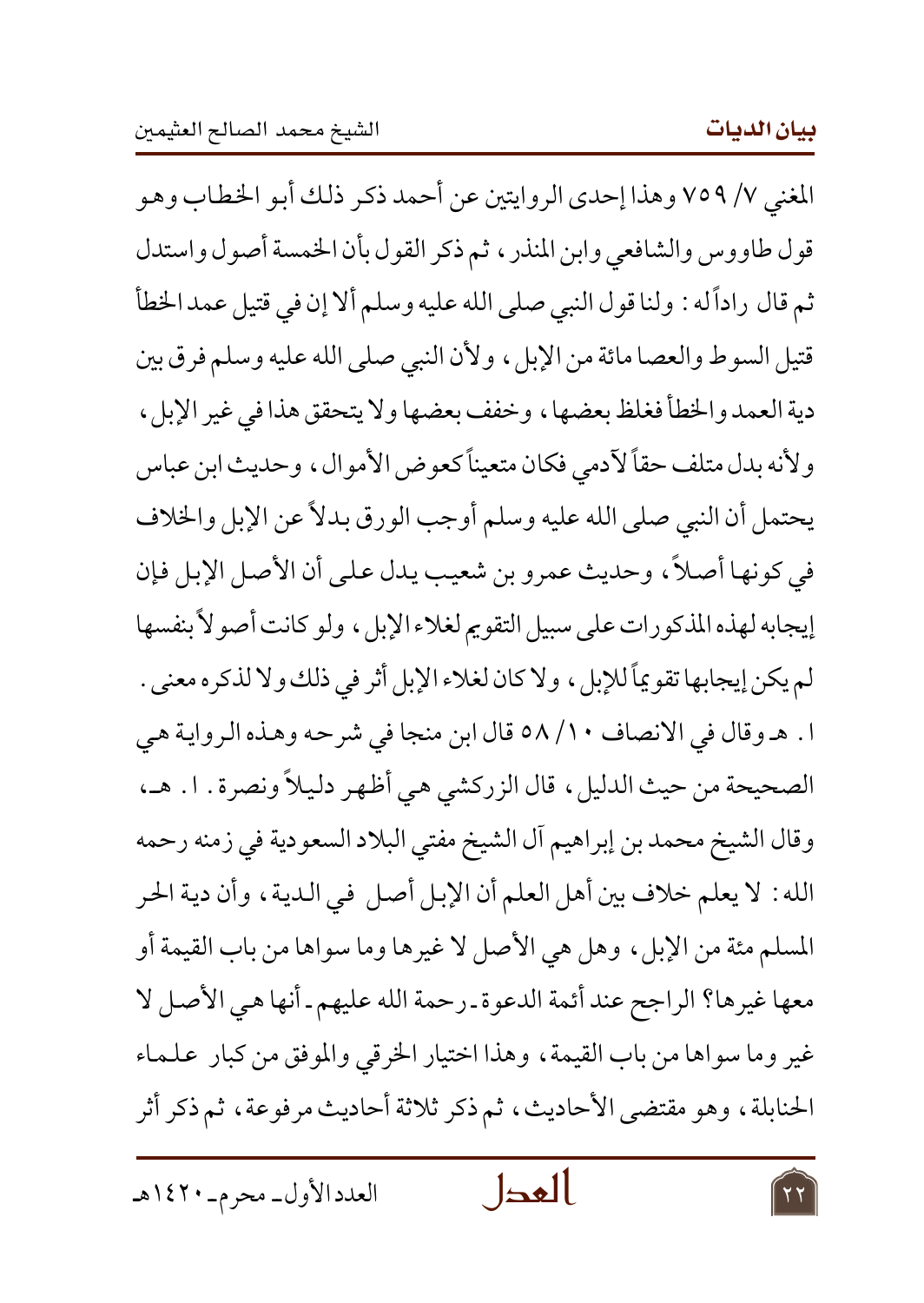عمر رضي الله عنه أنه قام خطيباً فقال ألا إن الإبل قد غلت ، قال فقوم على أهل الذهب ألف دينار وعلى أهل الورق اثني عشر ألفاً وعلى أهل البقر مائتي بقرة وعلى أهل الشاء ألفي شاة وعلى أهل الحلل مائتي حلة رواه أبو داود انظر ١١/ ٣٢٩من فتاوى ورسائل سماحة الشيخ محمد بن إبراهيم بن عبداللطيف آل الشيخ .

وقد انتصر ابن حزم ـ رحمه الله ـ لهذا القول انتصاراً بالغاً فقال بعد أن ذكر ٢٨٨/١٠ أن الدية في العمد والخطأ مئة من الإبل فإن عدمت فقيمتها لو وجدت في موضع الحكم بالغة ما بلغ من أوسط الإبل، لا تكون البتة من غير الإبل الحاضرة والبادية سواء، ثم استدل لذلك وذكر حديث سهل بن أبي حثمة، وقال فصح إن الدية مئة من الإبل وهذا حكم منه عليه الصلاة والسلام في دية حضري ادعى على حضريين لا في بدوي فبطل أن تكون الدية من غير الإبل ، وأيضاً فقد صح أن الاجماع متيقن على أن الدية تكون من الإبل واختلفوا في هل تكون من غير ذلك والشريعة لا يحل أخذها باختلاف لا نص فيه . ١. هـ واختلف القائلون بهذا القول فيما إذا عدمت الإبل أو غلت غلاء فاحشاً

فقال بعضهم يرجع إلى قيمتها من نقد البلد بالغة ما بلغت وهذا قول الشافعي في الجديد، قال في الاقناع في حل ألفاظ أبي شجاع ٢/ ١٦١ لأنها بدل متلف فيرجع إلى قيمتها عند أعواز أصله وتقدم بنقد بلده الغالب لأنه أقرب من غيره وأضبط قال وهذا هو القول الجديد وهو الصحيح ا . هـ، وهذا ظاهر كلام ابن

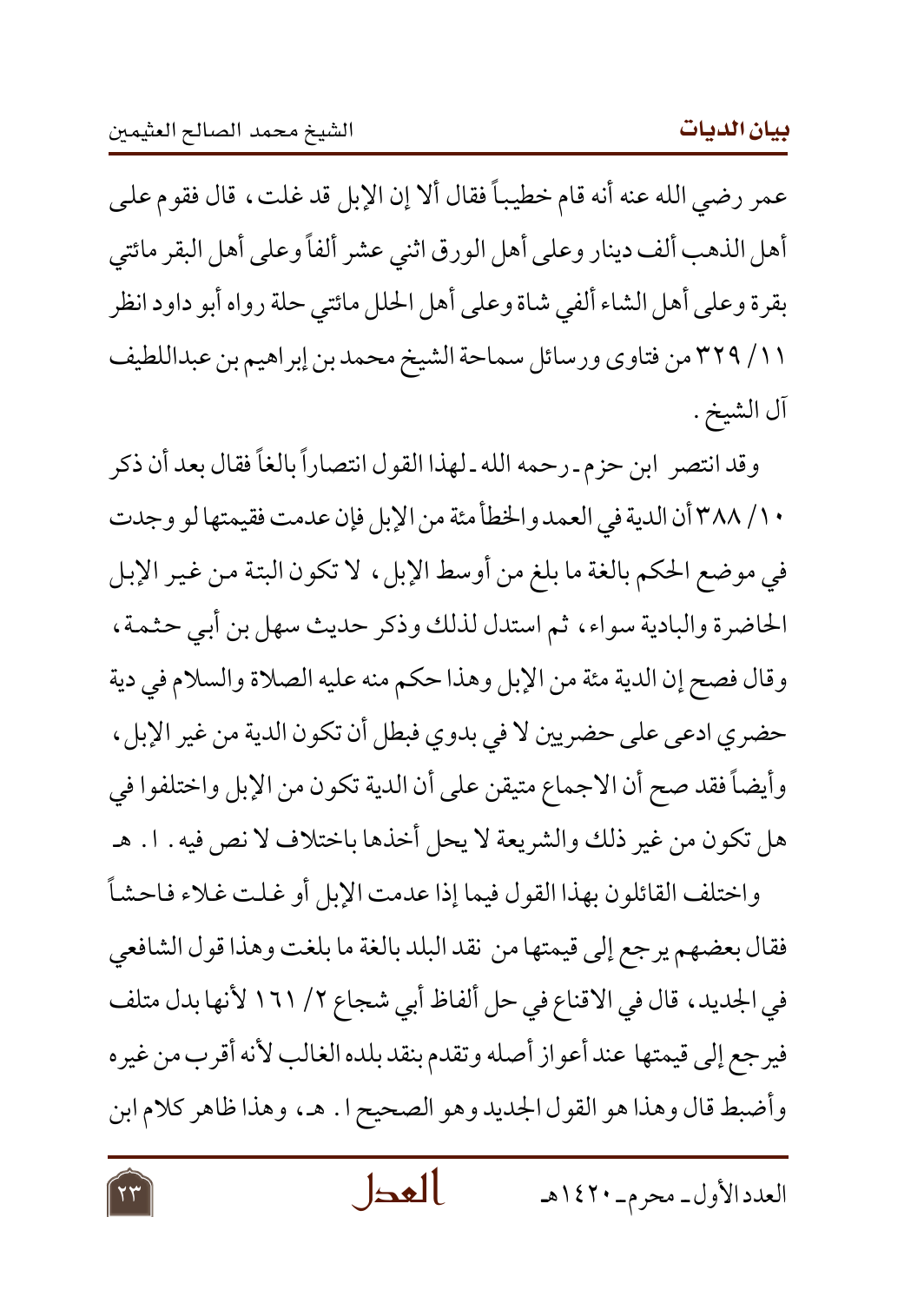حزم أو صريحه .

وقال آخرون بل يرجع إلى ألف دينار أو اثني عشر ألف درهم فضة وهو قديم قول الشافعي قال في المجموعة ١٧/ ٤١٣ وبه قال مالك .

القول الثالث في أصل المسألة : أن الأصول ثلاثة : الإبل والدنانير والدراهم وهذا قول أبي حنيفة كما في مجمع الأنهر ٢/ ٦٣٨ ، وكذلك قول مالك كما في الموطأ ٤/ ١٧٦ شرح الزرقاني لكنها عنده موزعة بحسب الاختصاص قال : والأمر المجتمع عليه عندنا أنه لا يقبل من أهل القرى في الدية الإبل ولا من أهل العمود الذهب ولا الورق ولا من أهل الذهب الورق ولا من أهل الورق الذهب . ا . هـ وفي الكافي لابن عبدالبر ١١٠٩ / ١١٠٩ ولا يقبل في الديات من أهل الذهب ورق ولا من أهل الورق ذهب ولا إبل ولا يقبل من أهل الإبل إلا الإبل، ولا تكون الدية غير الإبل والذهب والورق، هذاكله قول مالك وأصحابه وجماعة من أهل المدينة ، وفي المدينة جماعة تخالفهم في ذلك . ١. هـ

الفصل الثاني في دية أهل الكتاب وهم المنتسبون إلى دين اليهود أو النصارى وقد اختلف فيها أهل العلم على أقوال : القول الأول : إنها نصف دية المسلم وهذا هو المشهور من مذهب الإمام أحمد ابن حنبل، كما هو معروف في كتب المتأخرين كالمنتهى والاقناع وزاد المستقنع وغيرها .

واستدلوا بما رواه الإمام أحمد في المسند ٢/ ١٨٣ عن عمرو بن شعيب عن

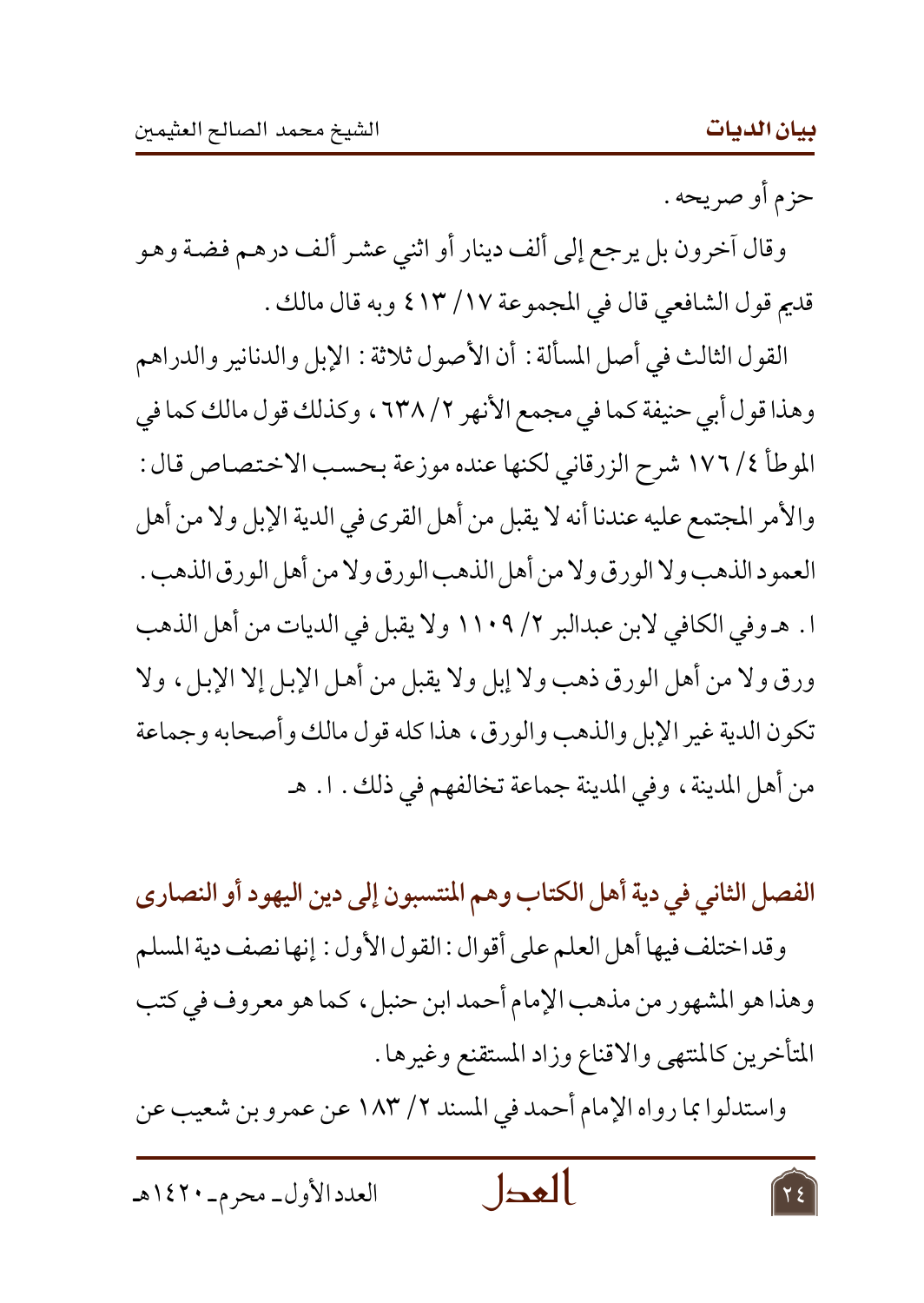أبيه عن جده أن النبي صلى الله عليه وسلم قضى أن عقل أهل الكتابيين نصف عقل المسلمين وهم اليهود والنصاري، قال في الفتح الرباني ١٦/ ٥٥ وسنده جيد وصححه ابن الجارود ورواه الترمذي بلفظ عقل الكافر نصف عقل المؤمن وحسنه . ١. هـ، وقال ابن القيم في التهذيب ٦/ ٣٧٤ وهذا الحديث صحيح إلى عمرو بن شعيب والجمهور يحتجون به، وقد احتج به الشافعي في غير موضع، واحتج به الأئمة كلهم في الديات . ١. هـ

ولأن أهل الكتاب بين كفار حين كفروا بمحمد صلى الله عليه وسلم فلا كرامة لهم عند الله تعالى فلا يمكن أن يساووا بأهل الإيمان، وقد قال الله تعالى : ﴿ وَلَعَبْدٌ مُّؤْمِنٌ خَيْرٌ مّن مُّشْرِك وَلَوْ أَعْجَبَكُم ﴾ وقال : ﴿ قُلْ هَلْ أُنَبَّئُكُم بشَرّ مّن ذَلكَ مَثُوبَةً عندَ اللَّه مَن لَّعَنَهُ اللَّهُ وَغَضبَ عَلَيْه وَجَعَلَ منْهُمُ الْقرَدَةَ وَالْخَنَازِيرَ وَعَبَدَ الطَّاغُوتَ أُولَّئكَ شَرٌّ مَّكَانًا وأَضَلُّ عَن سَوَاءِ السَّبِيلِ﴾ .

قال في المغنى ٧/ ٧٩٣ وهو مذهب عمر بن عبدالعزيز وعروة ومالك وعمرو بن شعيب قلت وذكره ابن جرير في تفسيره ٥/ ١٣٥ عن عمر بن الخطاب رضي الله عنه لكنه من رواية عمرو بن شعيب عنه .

القول الثاني : إنها ثلث دية المسلم وهذا مذهب الشافعي وإحدى الروايتين عن أحمد لكنه رجع عنها، ففي المغني ٧/ ٧٩٣ أن صالحا روى عنه أنه قال : كنت أقول دية اليهودي والنصراني أربعة آلاف وأنا اليوم أذهب إلى نصف دية المسلم حديث عمرو بن شعيب وحديث عثمان الذي يرويه الزهري عن سالم

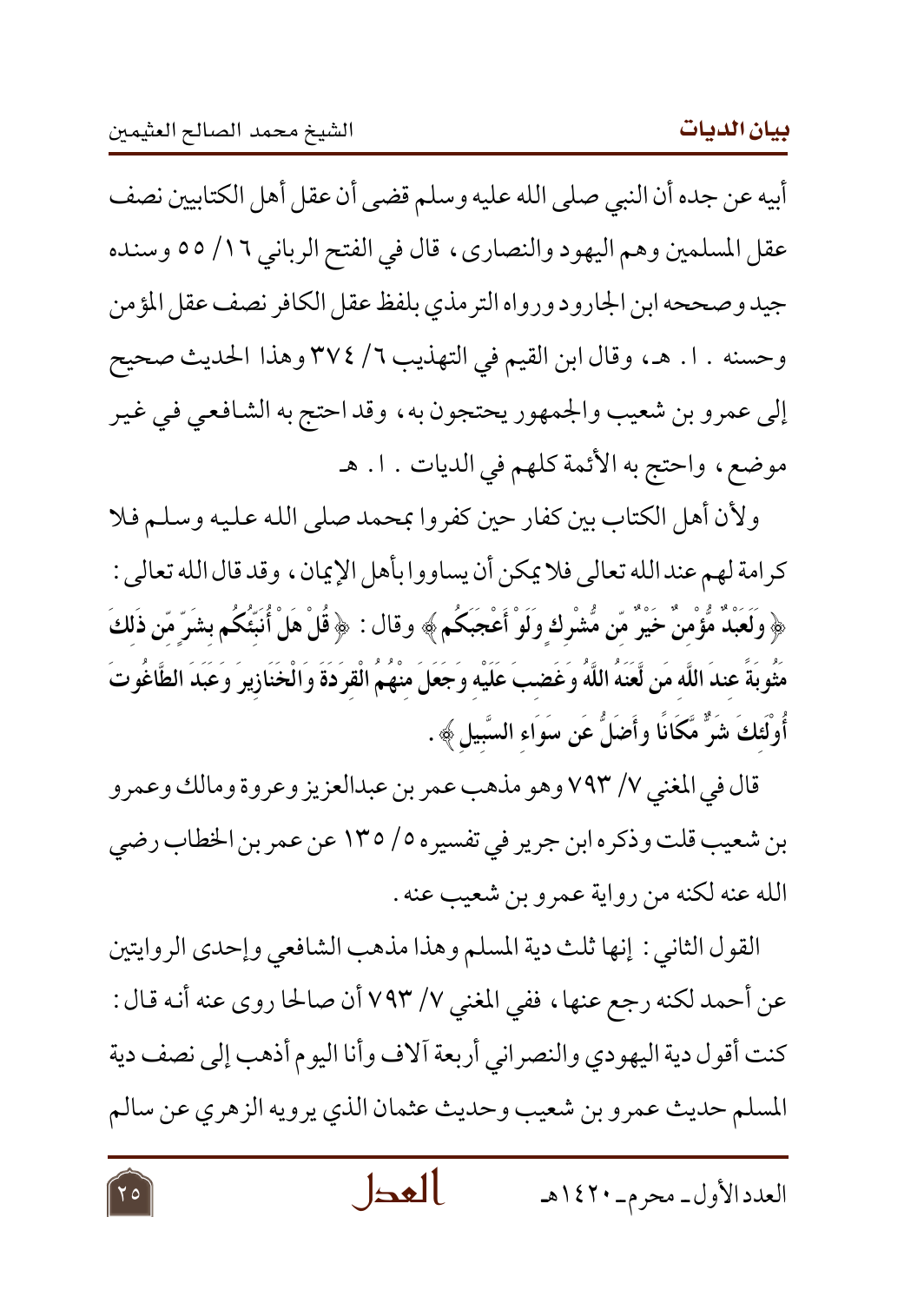عن أبيه . ١. هـ ثم قال : روى عن عمر وعثمان أن ديته أربعة آلاف درهم وبه قال سعيد بن المسيب وعطاء والحسن وعكرمة وعمرو بن دينار وإسحاق وأبو ثور . ا. هـ.

قلت وذكره ابن جرير في تفسيره ٥/ ١٣٥ عن سليمان بن يسار أيضا . واستدلوا:

أولاً: بما روي عن عبادة بن الصامت رضي الله عنه أن النبي صلى الله عليه وسلم قال : دية اليهودي والنصراني أربعة آلاف أربعة آلاف .

وثانياً: بما رواه عبدالرزاق في مصنفه ١٠/ ٩٢ عن ابن جريح قال أخبرني عمرو بن شعيب «هكذا بدون ذكر بقية السند» أن النبي صلى الله عليه وسلم فرض على كل مسلم قتل رجلاً من أهل الكتاب أربعة آلاف درهم، ورواه البيهقي ١٠١ / ١٠١ عن طريق جعفر بن عون عن ابن جريج به .

ثالثاً: بما صح عن عمر بن الخطاب رضي الله عنه أنه جعل دية اليهودي والنصراني أربعة ألاف درهم .

ورابعاً : بأنه أقل ما قيل والأصل براءة الذمة فيؤخذ بما أجمع عليه دون ما اختلف فيه ، قال ابن القيم في التهذيب'' ٦/ ٣٧٥ قال الشافعي قضي عمر بن الخطاب وعثمان بن عفان رضي الله عنهما في دية اليهودي والنصراني بثلث دية المسلم وقضي عمر في دية المجوسي بثمانمائة درهم ولم يعلم أن أحداً في

١ ـ تهذيب سنن أبي داود المطبوع في حاشية مختصر السنن للمنذري ومعالم السنن للخطابي.





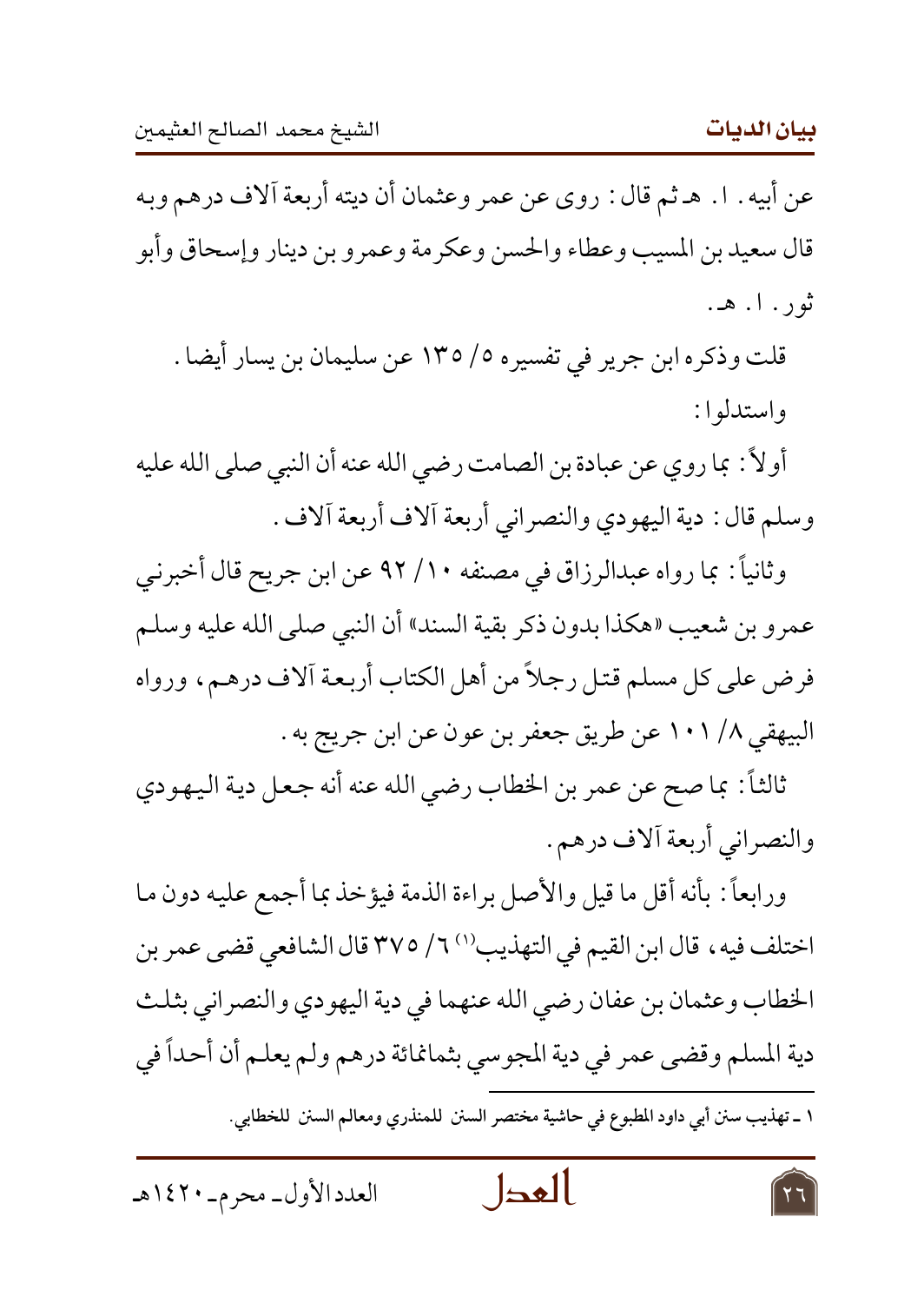حياتهم قال أقل من هذا وقد قيل إن دياتهم أكثر من هذا فألزمنا قاتل كل واحد من هؤلاء الأقل مما أجمعوا عليه . ا . هـ فهذه أدلة هؤ لاء والجواب عنها .

أما الأول وهو حديث عبادة بن الصامت فقال عنه في المغني ٧/ ٣٩٤لم يذكره أهل السنن والظاهر أنه ليس بصحيح، وفي المبدع ٨/ ٣٥٢ لـم يذكره أهل الحديث فالظاهر أنه غير صحيح .

وأما الثاني وهو حديث عمرو بن شعيب فضعيف لأنه معضل .

وعلى تقدير صحة الخبرين فهما محمولان على أن تقديرهما بأربعة آلاف من باب التقويم لا التحديد أي أن الدية، وهي مئة من الإبل كانت تساوي ثمانية آلاف درهم، فنصفها أربعة آلاف درهم، ثم ارتفعت القيمة حتى بلغت اثني عشر ألفاً ولهذا كان التعبير في الخبرين بأربعة آلاف دون ثلث الدية .

وهكذا يقال في دليلهم الثالث فإن الأثر جاء بلفظ أربعة آلاف درهم دون ثلث الدية ، وهذا من باب التقويم لا التحديد ، وإذا كان من باب التقويم فإنه يزيد وينقص .

ويدل لهذا ما أخرجه البيهقي ١٠١ / ١٠١ عن عمرو بن شعيب عن أبيه عن جده قال كانت قيمة الدية على عهد النبي صلى الله عليه وسلم ثمانمائة دينار بثمانية آلاف درهم، ودية أهل الكتاب يومئذ النصف من دية المسلمين، قال فكان ذلك كذلك حتى استخلف عمر رضي الله عنه فذكر خطبته في رفع الدية

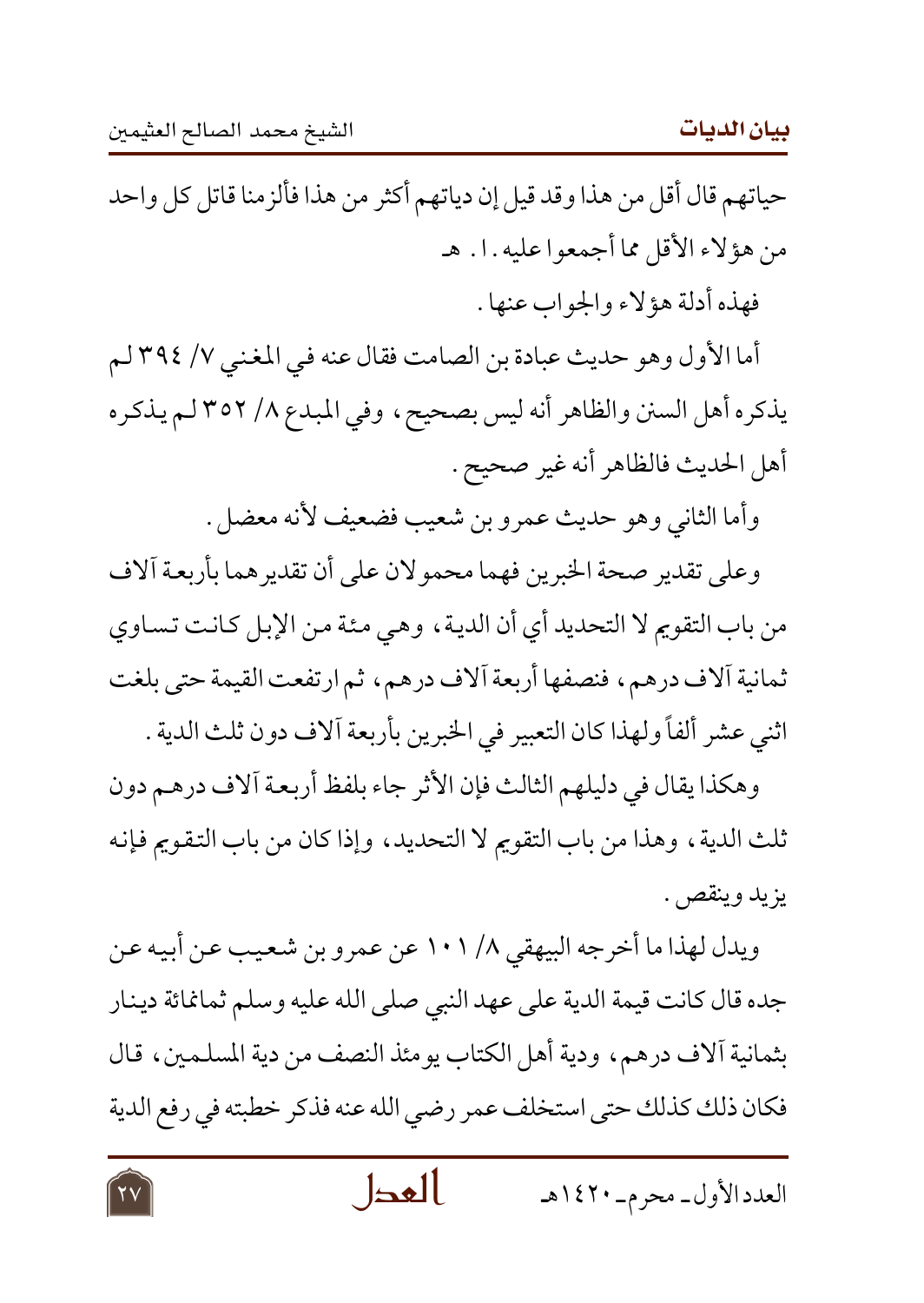حين غلت الإبل قال وترك دية أهل الذمة ولم يرفعها فيما رفع من الدية . قال البيهقي معللا ذلك لم يرفعها عمر رضي الله عنه فيما رفع من الدية علماً منه بأنها في أهل الكتاب توقيت وفي أهل الإسلام تقويم . ١. هـ.

وقال ابن القيم في التهذيب ٦/ ٣٧٦ بعد نقل كلام البيهقي حديث ابن جريج وحسين المعلم وغيرهما عن عمرو بن شعيب صريحة في التنصيف، ففي أحدهما قال نصف دية المسلم وفي الآخر قال أربعة آلاف مع قوله كانت دية المسلم ثمانية آلاف، فالروايتان صريحتان في أن تنصيفها توقيف وسنة من رسول الله صلى الله عليه وسلم، فكيف يترك ذلك باجتهاد عمر رضي الله عنه في رفع دية المسلم ثم إن عمر لم يرفع الدية في القدر ، وإنما رفع قيمة الإبل لما غلت فهو ـ رضي الله عنه ـ رأى أن الإبل هي الأصل في الدية فلما غلت ارتفعت قيمتها، فزاد مقدارالدية من الورق زيادة تقويم لا زيادة قدر في أصل الدية، ومعلوم أن هذا لا يبطل تنصيف دية الكافر على دية المسلم، بل أقرها أربعة آلاف كما كانت في عهد النبي صلى الله عليه وسلم وكانت الأربعة ألاف حينئذ نصف الدية ـ إلى أن قال ـ فعمر أداه اجتهاده إلى ترك الأربعة الآلاف كما كانت فصارت ثلثاً برفعه دية المسلم لا بالنص والتوقيف، وهذا ظاهر جداً، والحجة إنما هي في النصف . ١. هـ

وأما دليلهم الرابع وهو الأخذ بأقل ما قيل فقال عنه ابن القيم في التهذيب ٦/ ٣٧٦ إن الشافعي ـ رحمه الله ـ كثيرا ما يعتمده لأنه هو المجمع عليه ولكن

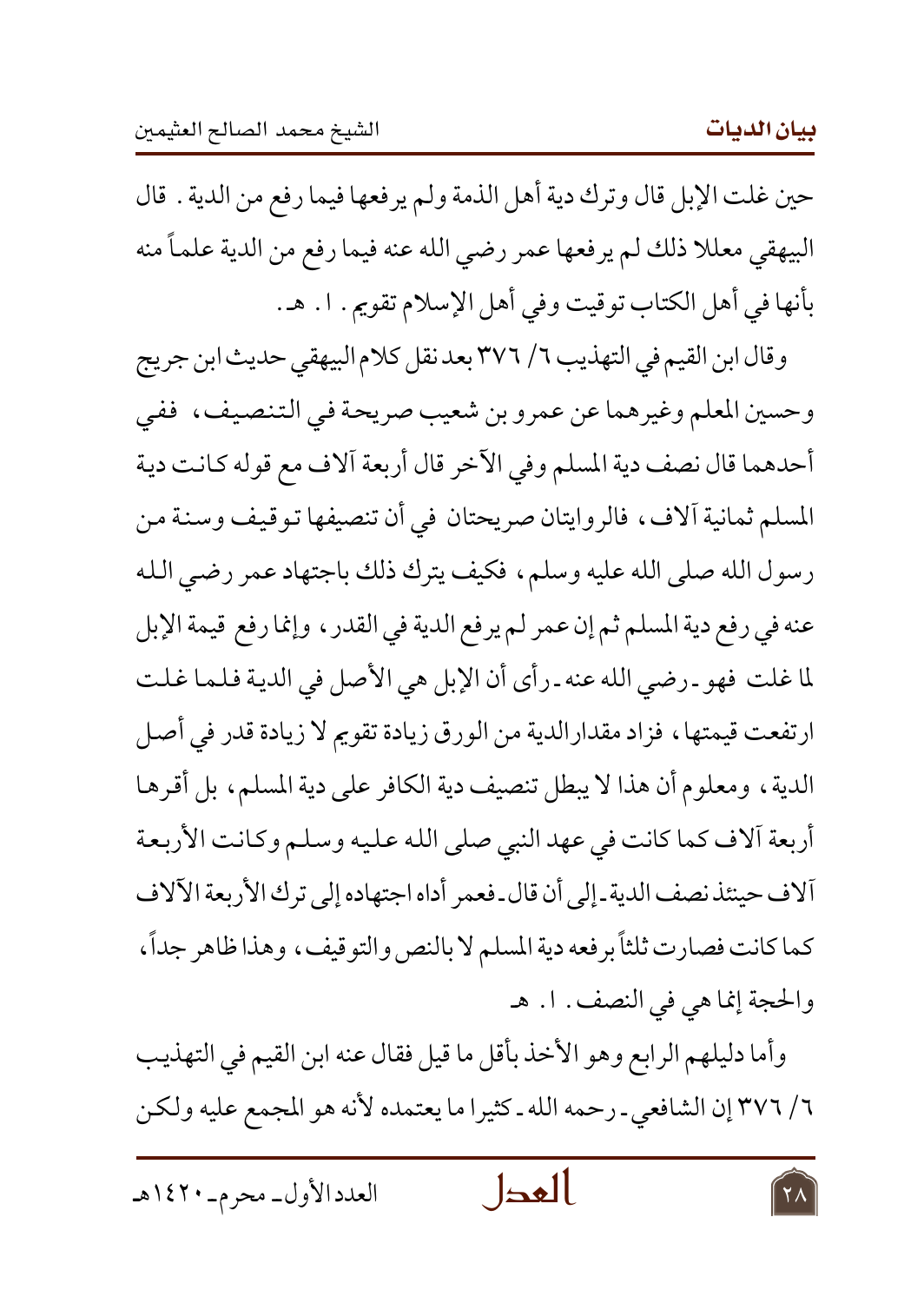إنما يكون دليلاً عند انتفاء ما هو أولى منه . وهذا النص أولى بالاتباع . ١. هـ القول الثالث في أصل المسألة أن دية الكتابي كدية المسلم سواء وهذا مذهب أبي حنيفة .

قال في المغني ٧/ ٧٩٣ قال علقمة ومجاهد والشعبي والثوري وأبو حنيفة ديته كدية المسلم، وروي ذلك عن عمر بن الخطاب وعثمان بن عفان وابن مسعود ومعاوية رضي الله عنهم، وقال ابن عبد البر هو قول سعيد بن المسيب والزهري.ا هـ

وذكره ابن جرير في تفسيره ٥/ ١٣٤ عن أبي بكر وعثمان رضي الله عنهما لكنه من رواية الزهري عنهما وذكره أيضاً عن إبراهيم النخعي وعطاء .

واستدلوا:

أولاً : بقوله تعالى : ﴿ وَإِن كَانَ مِن قَوْمٍ بَيْنَكُمْ وَبَيْنَهُم مِّيثَاقٌ فَديَةٌ مُّسَلَّمَةٌ إِلَىٓ أَهْله وَتَحْرِيرُ رَقَبَةٍ مُّؤْمِنَةٍ ﴾، قالوا فلما تساوى أهل الميثاق مع المؤمنين في الكفارة وجب أن يتساووا في الدية ، ولأن الدية في كتاب الله تعالى مجملة لـم يكن فيها بيان في الكمية ولا في النوعية فوجب التساوي بينهما .

وثانياً : بحديث ابن عباس رضي الله عنهما أن النبي صلى الله عليه وسلم ودي العامريين اللذين قتلهما عمرو بن أمية الضمري بدية المسلمين وكان لهما عهد لم يشعر به عمرو أخرجه الترمذي وقال حديث غريب لا نعرفه إلا من هذا الوجه .

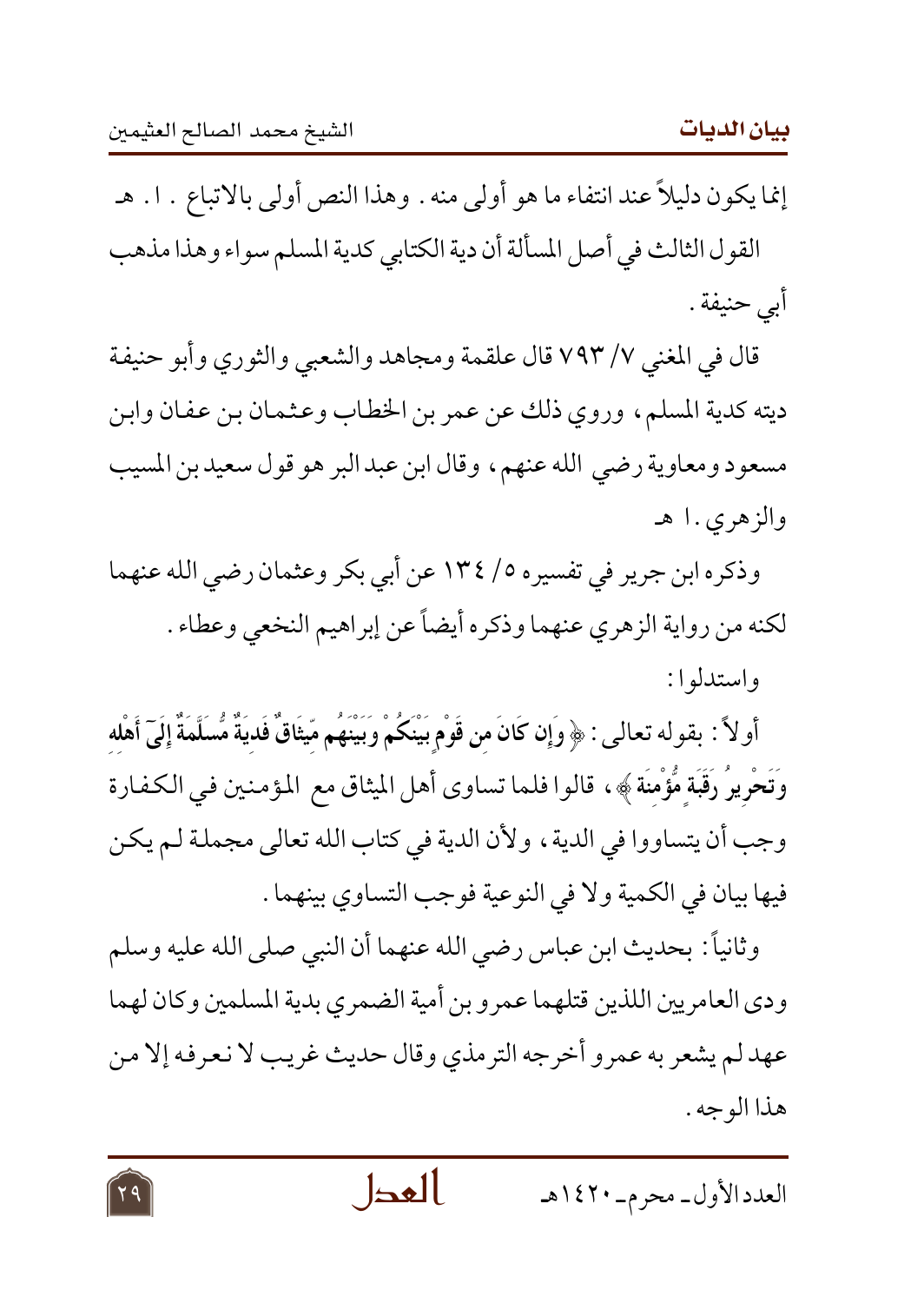وثالثاً : ما أخرجه البيهقي من حديث الزهري أن دية اليهودي والنصراني في زمن النبي صلى الله عليه وسلم مثل دية المسلم وفي زمن أبي بكر وعمر وعثمان .

والجواب عن هذه الأدلة :

أما الأول وهـو قـولـه تـعـالـي : ﴿ وَإِن كَانَ من قَوْمٍ بَيْنَكُمْ وَبَيْنَهُم مِّيثَاقٌ ﴾ فإن قياس تساوي المؤمن وأهل الميثاق في الدية على تساويهما في الكفارة قياس فاسد الاعتبار لأنه مصادم لحديث عمرو بن شعيب عن أبيه عن جده الدال على التفرقة بين المؤمن والكتابي وسبق وقد قال الله تعالى : ﴿ وَلَعَبْدٌ مُّؤْمِنٌ خَيْرٌ مّن مُّشْرِك ولَوْ أَعْجَبَكُمْ ﴾ وقال تعالى : ﴿ مَثَلُ الْفَرِيقَيْنِ كَالأَعْمَىٓ وَالأَصَمّ وَالْبَصير وَالسَّميعِ هَلْ يَسْتَوِيَانِ مَثَلاً أَفَلا تَذَكَّرُونَ ﴾ ولا يمكن أن يجعل عوض من حاد الله ورسوله وعادى الله ورسوله كعوض من والى الله ورسوله وأطاع الله ورسوله، وأما تساويهما في الكفارة فمن أجل حق الله حيث إن كل نفس منهما معصومة ذات حرمة .

وأما كون الدية مجملة في الآية كمية ونوعية فقد بينت السنة هذا الإجمال والدية المذكورة لذوي الميثاق لم تأت معرفة حتى يقال إنها هي الدية التي ذكرت للمؤمن في أول الآية فتنكيرها يؤذن بأنها غير الأولى كما هو الغالب فيما إذا كرر الاسم نكرة.

وأما الثاني وهو حديث ابن عباس رضي الله عنهما أن النبي صلى الله عليه

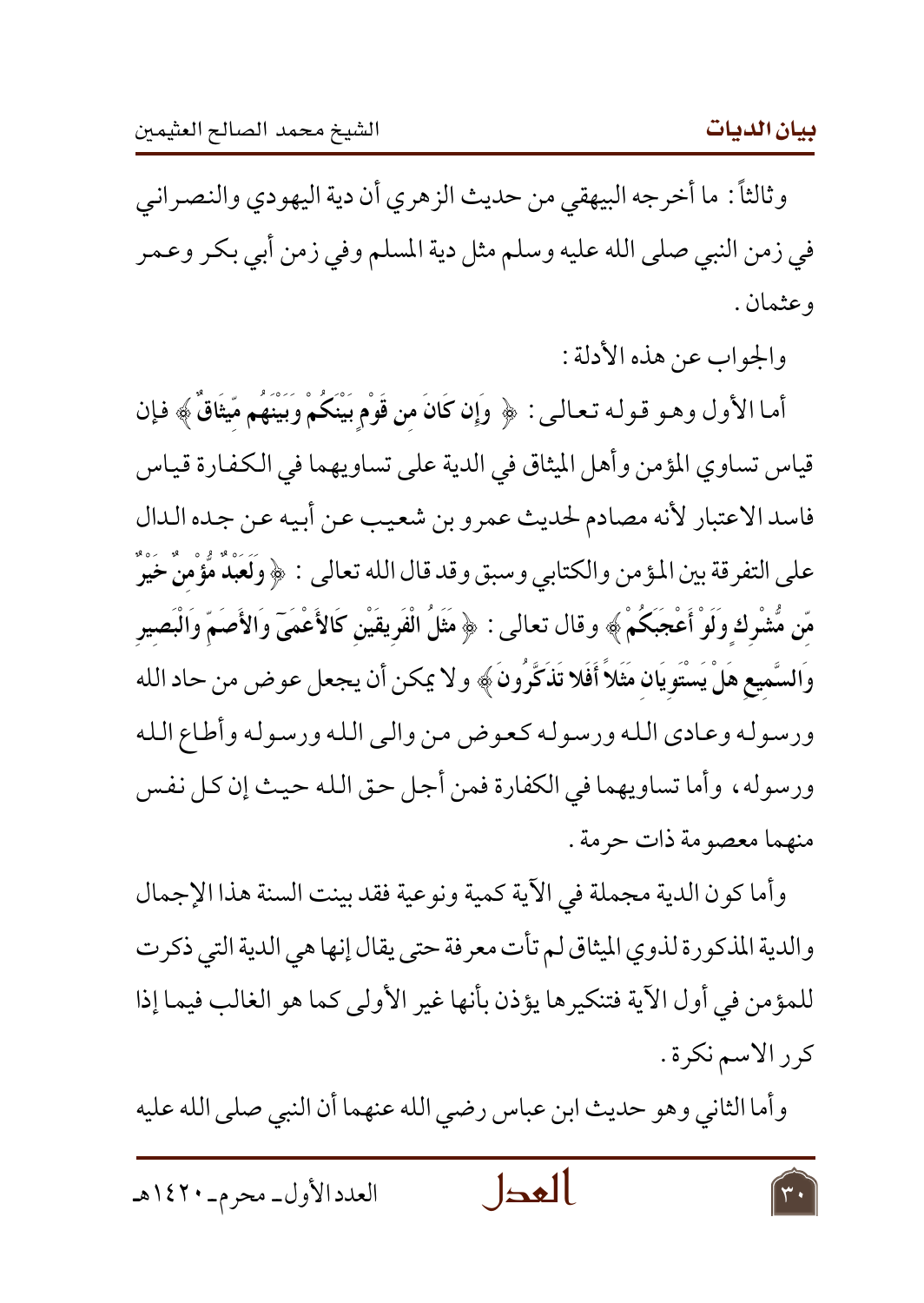سلم ودي العامريين بدية المسلمين فحديث لا تقوم به الحجة'') فضلاً عن أن يقاوم حديث عمر و بن شعيب لأن فيه أبا سعد البقال سعيد ابن المرزبان قال البيهقي في سننه ١٠٢ / ١٠٢ لا يحتج به .

وقد روي نحوه من طريق آخر عن ابن عباس رضي الله عنهما وفيه الحسن بن عمارة قال البيهقي ١٠٢ / ١٠٢ متروك لا يحتج به ، وتابعه الشوكاني في شرح المنتقى ٦/ ٣٥٢.

وأما الثالث وهو حديث الزهري أن دية اليهودي والنصراني في عهد النبي صلى الله عليه وسلم مثل دية المسلم، فحديث مرسل لا تقوم به حجة ولا يقاوم ما هو أصح منه ، البيهقي ١٠٢ /٨ رده الشافعي بكونه مرسلاً ، وأن الزهري قبيح المرسل وأنّا روينا عن عمر وعثمان رضي الله عنهما ما هو أصح منه والله أعلم . وقد ذكر في هذا الباب حديث عن ابن عمر أن النبي صلى الله عليه وسلم ودي ذمياً دية مسلم وفي سنده أبو كرز ونقل عن الدارقطني قوله : أبو كرز هذا متروك الحديث ولم يروه عن نافع غيره .

فتبيَّن بهذا أن هذه الأحاديث الضعيفة لا تقاوم ما هو أصح منها لا سيما أنها فعل يحتمل أن النبي صلى الله عليه وسلم فعلها لسبب اقتضاها قال ابن العربي في أحكام القرآن ١ / ٤٧٨ إنما كان على معنى الاستئلاف لقومهم إذا كان يؤديه من قبل نفسه ولا ير تبها على العاقلة وإلا فقد استقر ما استقر على يد

١ ـ نقل ابن القيم في التهذيب ٦/ ٣٧٧ عن الشافعي أنه قال لا يثبت مثله.

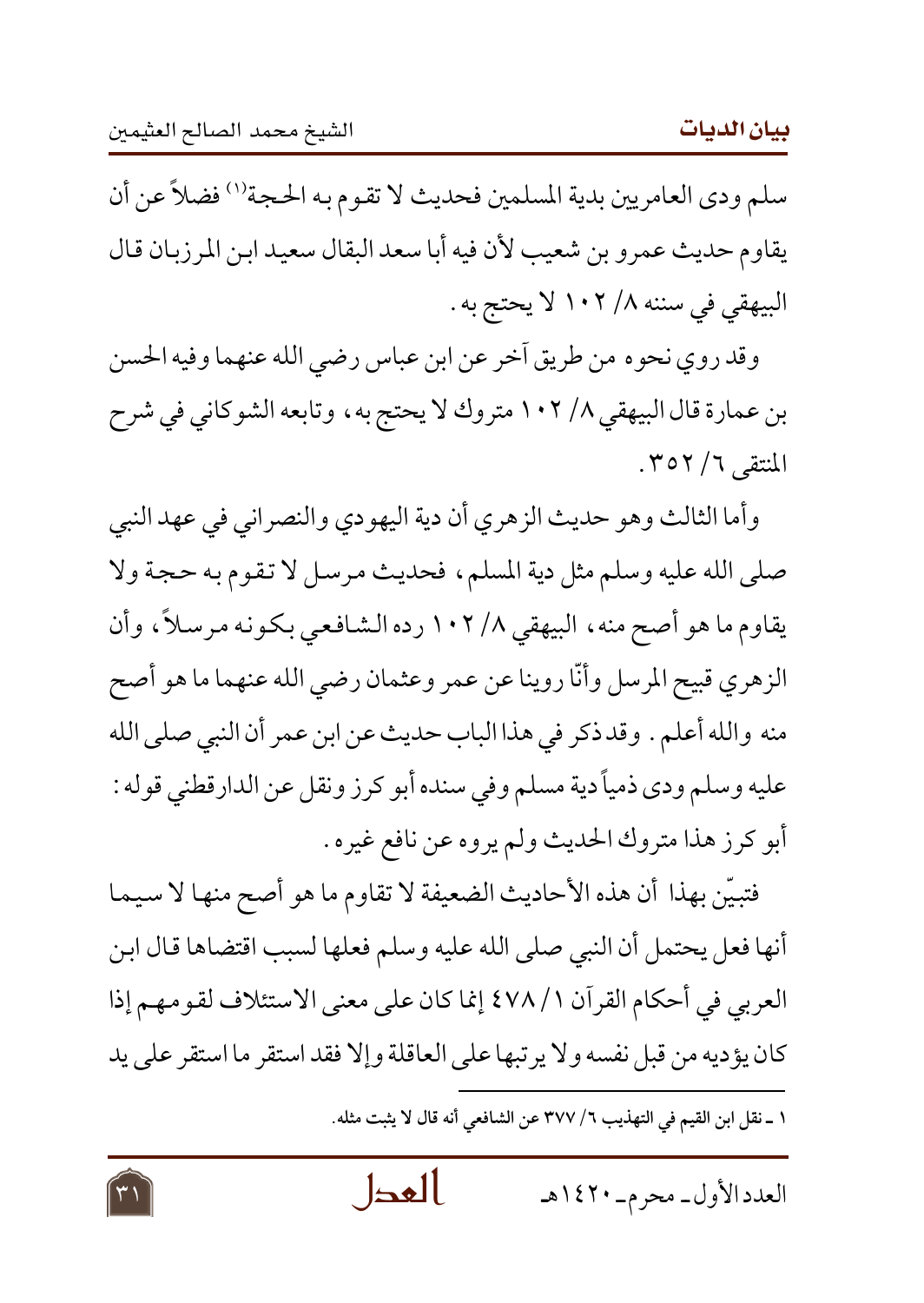عمر حتى جعل في المجوسي ثمانمائة درهم لنقصه عن أهل الكتاب، وهذا يدل على مراعاة التفاوت، واعتبار نقص المرتبة . ١. هـ

وفي أصل المسألة أقوال أخر ليس لها حظ من الأثر أو النظر كقول ابن حزم ـ رحمه الله ـ في المحلي ١٠/ ٢٤٧ وان قتل مسلم عاقل بالـغ ذميـاً أو مستأمن عمداً أو خطأ فلا قود عليه ولا دية ولا كفارة ولكن يؤدب في العمد خاصة ويسجن حتى يتوب كفاً لضرره . ا . هـ

(تنبيه) ذهب الإمام أحمد ـ رحمه الله ـ أنه إذا قتل المسلم كـافراً معصوماً كتابياً أم غيره عمداً أضعفت عليه الدية كما في الاقناع وغيره، وفي المغني ٧/ ٧٩٥ هكذا حكم عثمان رضي الله عنه رواه أحمد عن عبد الرزاق عن معمر عن الزهري عن سالـم عـن أبيه أن رجلاً قتل رجلاً من أهل الذمة فرفع إلـي عثمان فلم يقتله وغلظ عليه ألف دينار فصار إليه أحمد اتباعاً له . ١. هـ قال ابن حزم ٣٤٩/١٠ هذا في غاية الصحة عن عثمان ولا يصح في هذا شيء غير هذا عن أحد من الصحابة إلا ما ذكرنا عن عمر أيضاً من طريق النزال بن سبرة ومن طريق عبدالرزاق نا رباح عن عبدالله بن عمر أخبرني حميد الطويل أنه سمع أنس بن مالك يحدث أن يهودياً قتل غيلة فقضي فيه عمر بن الخطاب باثني عشر ألف درهم . ا . هـ

قال في الإنصاف ٧٠/ ٧٧ وهو من المفردات، وفي المغنى ٧/ ٧٩٥ وجمهور أهل العلم على أن دية الذمي لا تضاعف بالعمد لعموم الأثر فيها ولأنها دية

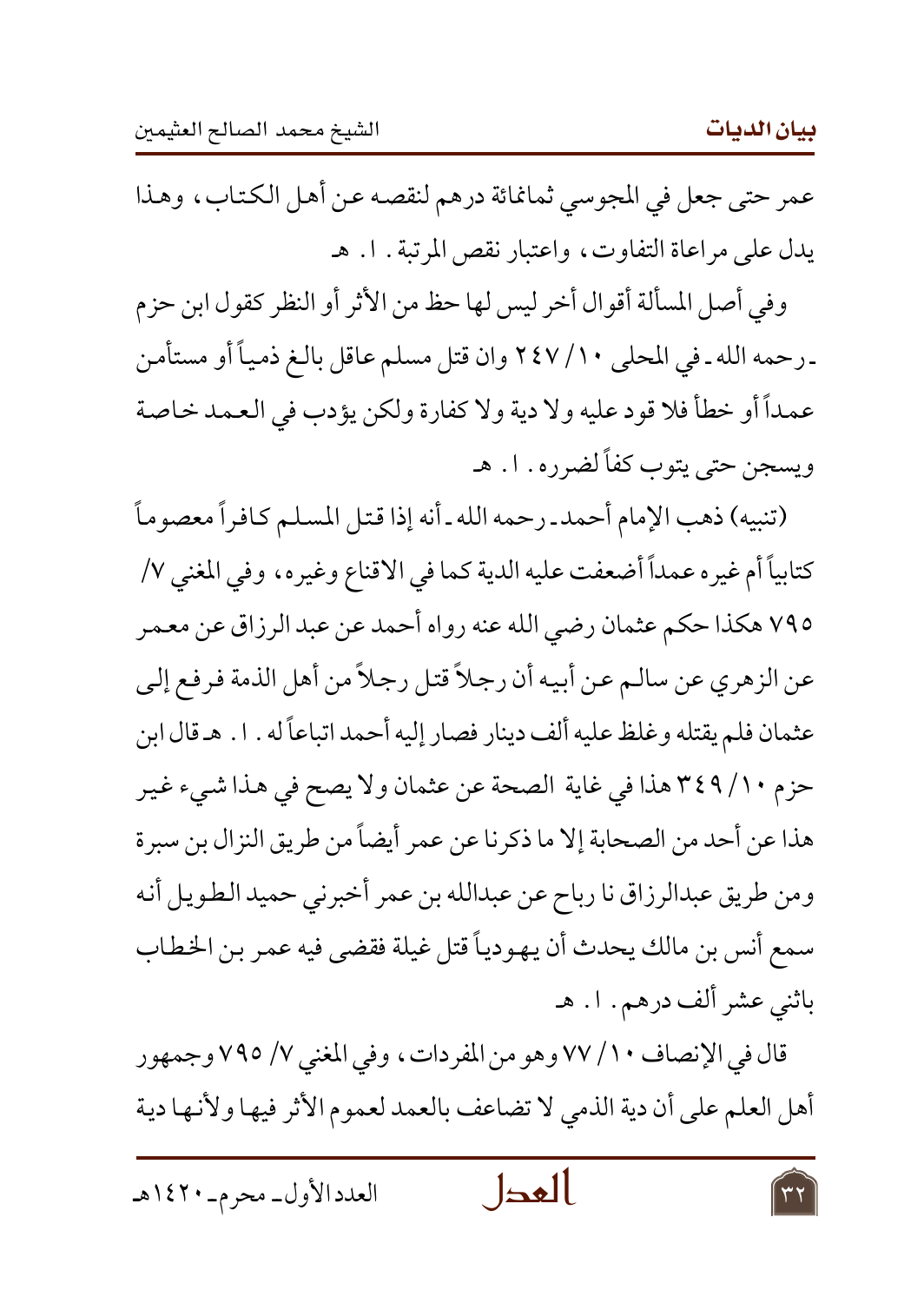واجبة فلم تضاعف كدية المسلم أو كما لو كان القاتل ذمياً . ١. هـ وفي المبدع ٨/ ٣٦٣\_ ٣٦٤ ومذهب الجماهير من العلماء أن دية الذمي في العمد والخطأ واحد للعموم وكما لو قتل حر عبداً عمداً لأنه بدل متلف فلم تضاعف كسائر الأموال . ١. هـ وفي نيل الأوطار ٦ , ٣٥٢ ما ذهب إليه أحمد من التفصيل باعتبار العمد والخطأ فليس عليه دليل . ١. هـ.

الفصل الثالث في دية المجوسي

وقد اختلف فيها أهل العلم :

القول الأول : أنها ثمانمائة درهم وهذا هو المشهور من مذهب الإمام أحمد كما في المنتهى والاقناع وزاد المستقنع وغيرها من كتب المتأخرين .

قال في المغنى ٧/ ٧٩٦ وهذا قول أكثر أهل العلم قال أحمد ما أقل ما اختلف في دية المجوسي وممن قال بذلك عمر وعثمان وابن مسعود رضي الله عنهم وسعيد بن المسيب وسليمان بن يسار وعطاء وعكر مة والحسن ومالك الشافعي وإسحاق . ١ . هـ

واستدلوا بحديث عقبة بن عامر رضي الله عنه أن النبي صلى الله عليه وسلم قال : دية المجوسي ثمانمائة درهم . قال في نيل الأوطار ٦/ ٣٤٩- ٣٥٠ بعد أن ذكرٍ أن ابن حزم أخرجه في الايصال : وأخرجه أيضاً الطحاوي وابن عدي والبيهقي واسناده ضعيف من أجل ابن لهيعة . ا . هـ وفي سـنن الـبيهقي ٨/

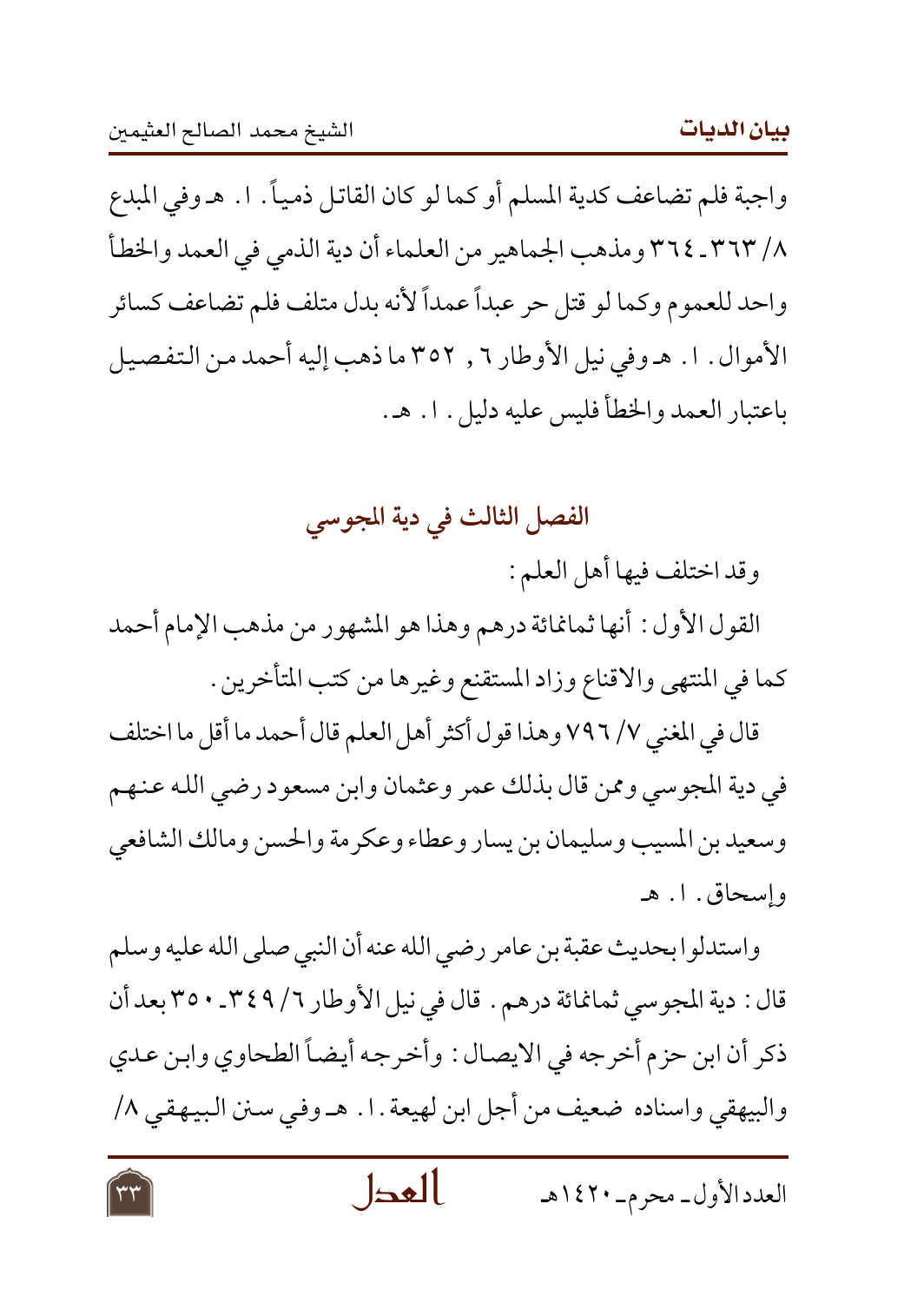١٠١ تفرد به أبو صالح كاتب الليث والأول يعني الموقوف أشبه أن يكون محفوظاً ا . هـ وفي التقريب ١ / ٤١٣ من كاتب الليث هذا صدوق كثير الغلط ثبت في كتابه وكانت فيه غفلة . ١. هـ

وفي المغنى ٧/ ٧٩٦ ولنا قول من سمينا من الصحابة ولم نعرف لهم في عصرهم مخالفاً فكان إجماعاً"' قال ولا يجوز اعتباره بالمسلم ولا الكتابي لنقصان دينه وأحكامه عنهما فينبغي أن تنقص ديته كنقص المرأة عن دية الرجل.ا. هـ.

وإلى نحو هذا أشار ابن العربي في أحكام القرآن قال ١/ ٤٧٨ مبنى الديات في الشريعة على التفاضل في الحرمة والتفاوت في المرتبة لأنه حق مالي يتفاوت بالصفات بخلاف القتل لأنه لما شرع زجراً لم يعتبر فيه ذلك التفاوت إلىي أن قال : وما روي عن النبي صلى الله عليه وسلم أنه أعطى في ذي العهد مثل دية المسلم فإنما كان على معنى الاستئلاف لقومهم إذ كان يؤديه من قبل نفسه ولا يرتبها على العاقلة وإلا فقد استقر ما استقر على يد عمر حتى جعل في المجوسي ثمانمائة درهم لنقصه عن أهل الكتاب وهذا يدل على مراعاة التفاوت واعتبار نقص المرتبة . ا. هـ وفي بعض كلامه نظر .

وفي مصنف عبدالرزاق ٦/ ١٢٦ عن عمرو بن شعيب أن أبا موسى كتب إلى عمر بن الخطاب أن المسلمين يقعون على المجوس فيقتلونهم فماذا ترى

١ ـ ونحو هذا في شرح المهذب ١٧/ ٤١٦.





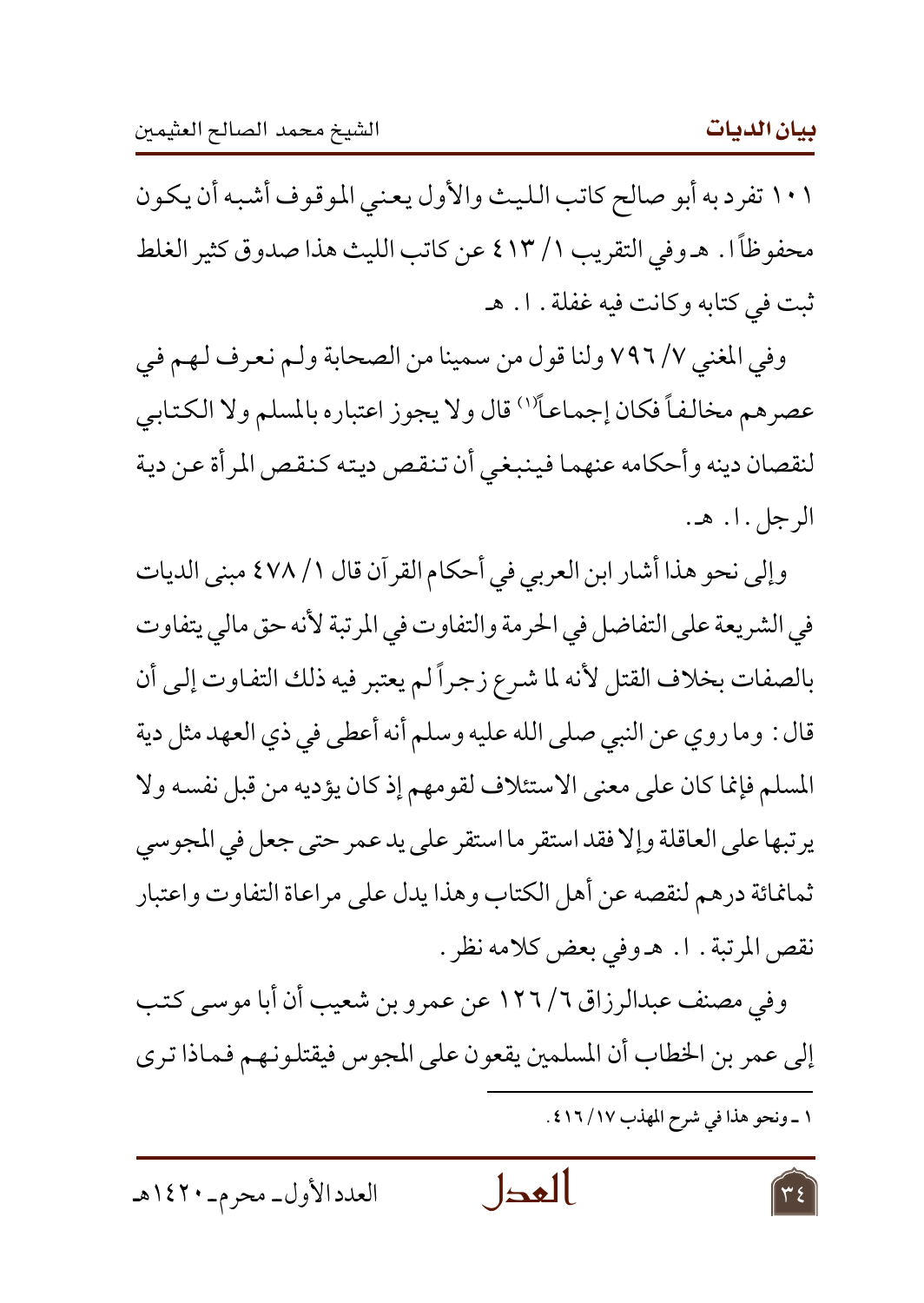فكتب إليه عمر فإنما هم عبيد فأقمهم قيمة فيكم فكتب إليه أبوموسى ثمانمائة درهم فوضعها عمر للمجوس. ١. هـ

القول الثاني : أنها كدية أهل الكتاب أي نصف دية المسلم وهو قول عمر بن عبدالعزيز كما في مصنف عبد الرزاق ٦/ ١٢٧ وفي المغني ٧/ ٧٩٦ .

استدلوا أولاً : بقوله تعالىي : ﴿ وَإِن كَانَ من قَوْمٍ بَيْنَكُمْ وَبَيْنَهُم مِّيثَاقٌ فَديَةٌ مُّسلَّمَةٌ إِلَىٓ أَهْله وَتَحْرِيرُ رَقَبَةٍ مُّؤْمَنَةٍ﴾ فلم تفرق الآية بين كتابي وغيره من ذوي المبثاق .

وثانياً: بقوله صلى لله عليه وسلم دية الكافر نصف دية المسلم وهذا أحد ألفاظ حديث عبدالله بن عمرو الذي استدل به من قال إن دية الكتابي نصف دية المسلم وسبق تخريجه ، قال في الفتح الرباني ١٦١ / ١٦١ وهو حديث صحيح صححه الترمذي وغيره وله شواهد كثيرة تعضده ا . هـ.

فلم يفرق النبي صلى الله عليه وسلم بين الكتابي وغيره، بل قرينة الحال تدل على العموم فإن النبي صلى الله عليه وسلم قاله حين دخل مكة عام الفتح ، قال في نيل الأوطار ٦/ ٣٥٠\_ ٣٥١ لا يقال إن الرواية الثانية من حديث الباب بلفظ قضي أن عقل أهل الكتابين الخ مقيدة باليهود والنصاري والرواية الأولى منه مطلقة «يعني الرواية التي سقناها» فيحمل المطلق على المقيد ويكون المراد بالحديث دية اليهو د والنصاري دون المجو س لأنا نقو ل لا نسلم صلاحية الر واية الثانية للتقييد ولا للتخصيص لأن ذلك من التنصيص على بعض أفراد المطلق

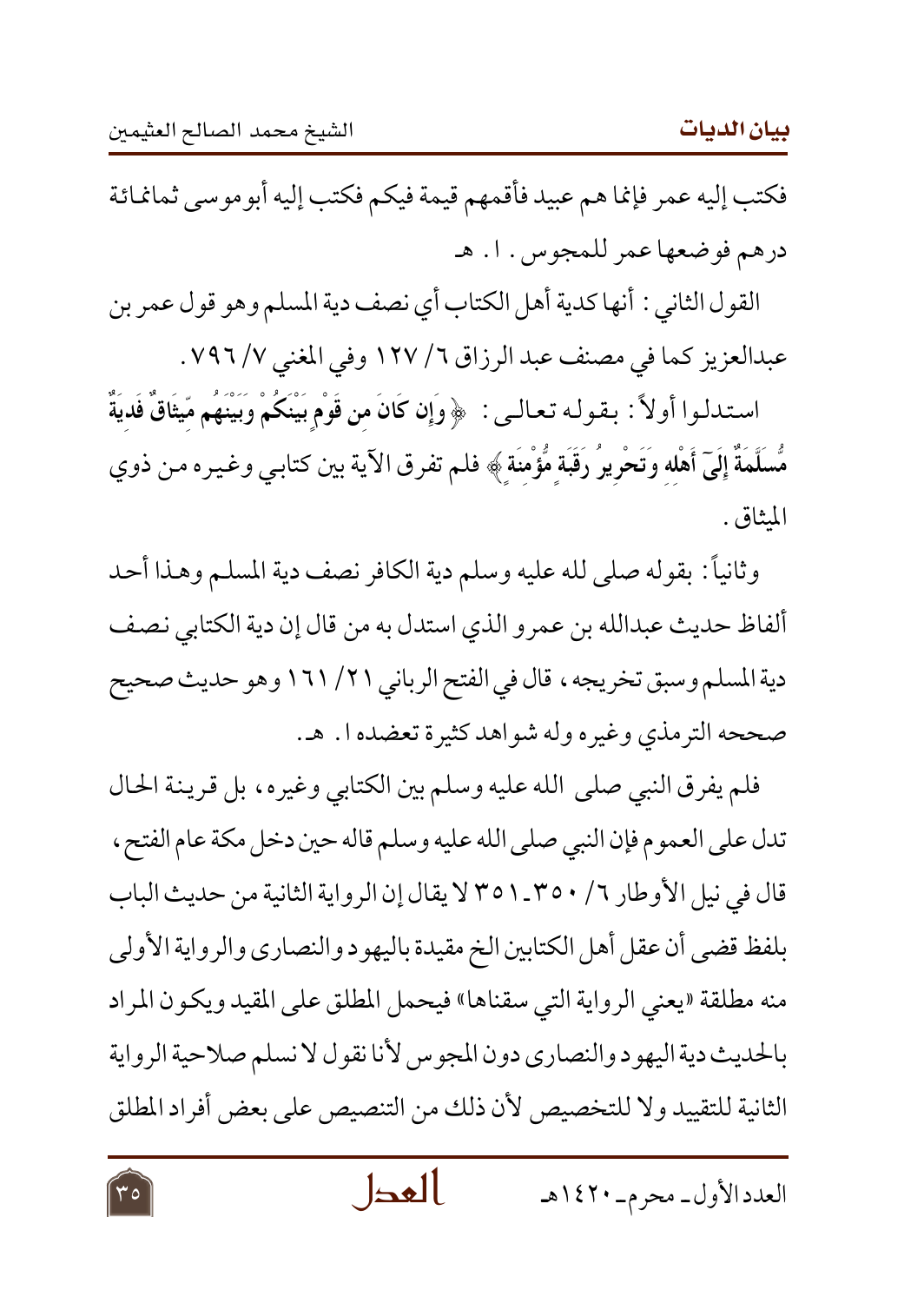أو العام وما كان كذلك فلا يكون مقيدا لغيره ولا مخصصاً له ويوضح ذلك أن غاية ما في قوله عقل أهل الكتابين أن يكون من عداهم بخلافهم لمفهوم اللقب وهو غير معمول به عند الجمهور وهو الحق فلا يصلح لتخصيص قوله صلبي الله عليه وسلم عقل الكافر نصف دية المسلم ولا لتقييده على فرض الإطلاق لا سيما ومخرج اللفظين واحد والرواي واحد فإن ذلك يفيد أن أحدهما من تصرف الراوي واللازم الأخذ بما هو مشتمل على زيادة فيكون المجوسي داخلاً تحت ذلك العموم وكذلك كل من له ذمة قال : ولو فرض عدم دخول المجوسي تحت ذلك اللفظ كان حكمه حكم اليهود والنصاري والجامع الذمة من المسلمين للجميع. ١. هـ

وقوله ـ رحمه الله تعالى ـ لأن ذلك من التنصيص على بعض افراد المطلق أو العام وما كان كذلك فلا يكون مقيداً لغيره ولا مخصصاً له إشارة إلى قاعدة مفيدة وهي أن ذكر بعض أفراد العام بحكم لا يخالف العام لا يقتضي التخصيص لأن التخصيص إخراج بعض أفراد العام من حكم العام لا ذكره بما يوافق حكم العام وقد ذكر ذلك الشنقيطي ـ رحمه الله ـ في أضواء البيان وقال إن ذلك قول الجمهور .

وقال في السيل الجرار ٤ / ٤٤٠ ولم يثبت ما يخالف هذا الحديث لأن المروي عن بعض الصحابة لا تقوم به الحجة والمرفوع لم يصح وما ورد مطلق كقوله سبحانه﴿ وَإِن كَانَ من قَوْمٍ بَيْنَكُمْ وَبَيْنَهُم مِّيثَاقٌ فَديَةٌ مُّسَلَّمَةٌ إِلَىٓ أَهْله ﴾ فهو مطلق



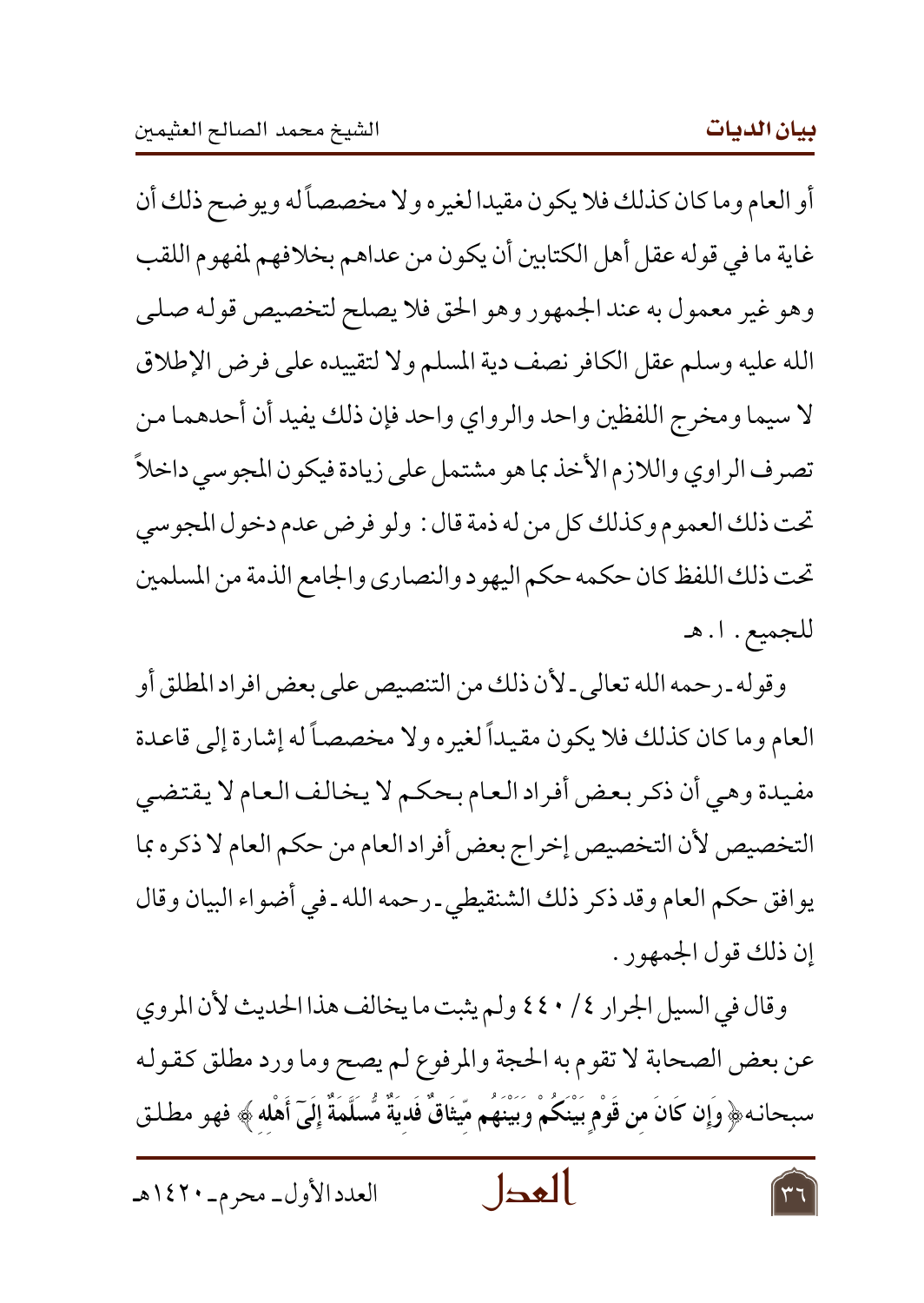مقيد بالسنة وقد أوضحنا هذا في شرحنا للمنتقي فليرجع إليه، ثم ذكر أن الحديث يدخل تحته كل كـافر إلا من كان مبــــاح الـدم وهـو الحربي الـذي لا عهدله ولا أمان . ا . هـ

ثالثاً : بما رواه مالك في الموطأ ٢/ ١٣٩ عن جعفر بن محمد بن علي عن أبيه أن عمر بن الخطاب ذكر المجوس فقال : ما أدري كيف أصنع في أمرهم فقال عبد الرحمن بن عوف أشهد لسمعت رسول الله صلى الله عليه وسلم يقول : سنوا بهم سنة أهل الكتاب، وهذا عام يخرج منه ما قام الدليل على تخصيصه كتحريم ذبائحهم ونسائهم لكن قال ابن عبد البر هذا منقطع لأن محمداً لم يلق عمر ولا عبدالرحمن إلا أن معناه متصـــل من وجوه حسـان ا . هـ شرح الزوقانبي .

القول الثالث في أصل المسألة أن دية المجوسي كدية المسلم قال في المغني ٧/ ٧٩٦ قال النخعي والشعبي وأصحاب الرأي ديته كدية المسلم لأنه آدمي حر معصوم فأشبه المسلم . ا . هـ وأدلة هذا القول أدلة القول بأن دية الذمي كدية المسلم لأنهم يلحقون المجوسي بالذمي وقد سبق ذكرها والجواب عنها، وفي المغني ٧/ ٦٥٢ قال أحمد : الشعبي والنخعي قالا دية المجوسي واليهودي والنصراني مثل دية المسلم وإن قتله يقتل به هذا عجب يصير المجوسى مثل المسلم سبحان الله ما هذا القول واستبشعه قال النبي صلى الله عليه وسلم يقول لا يقتل مسلم بكافر وهو يقول يقتل بكافر فأي شيء أشد من هذا . ا . هـ.

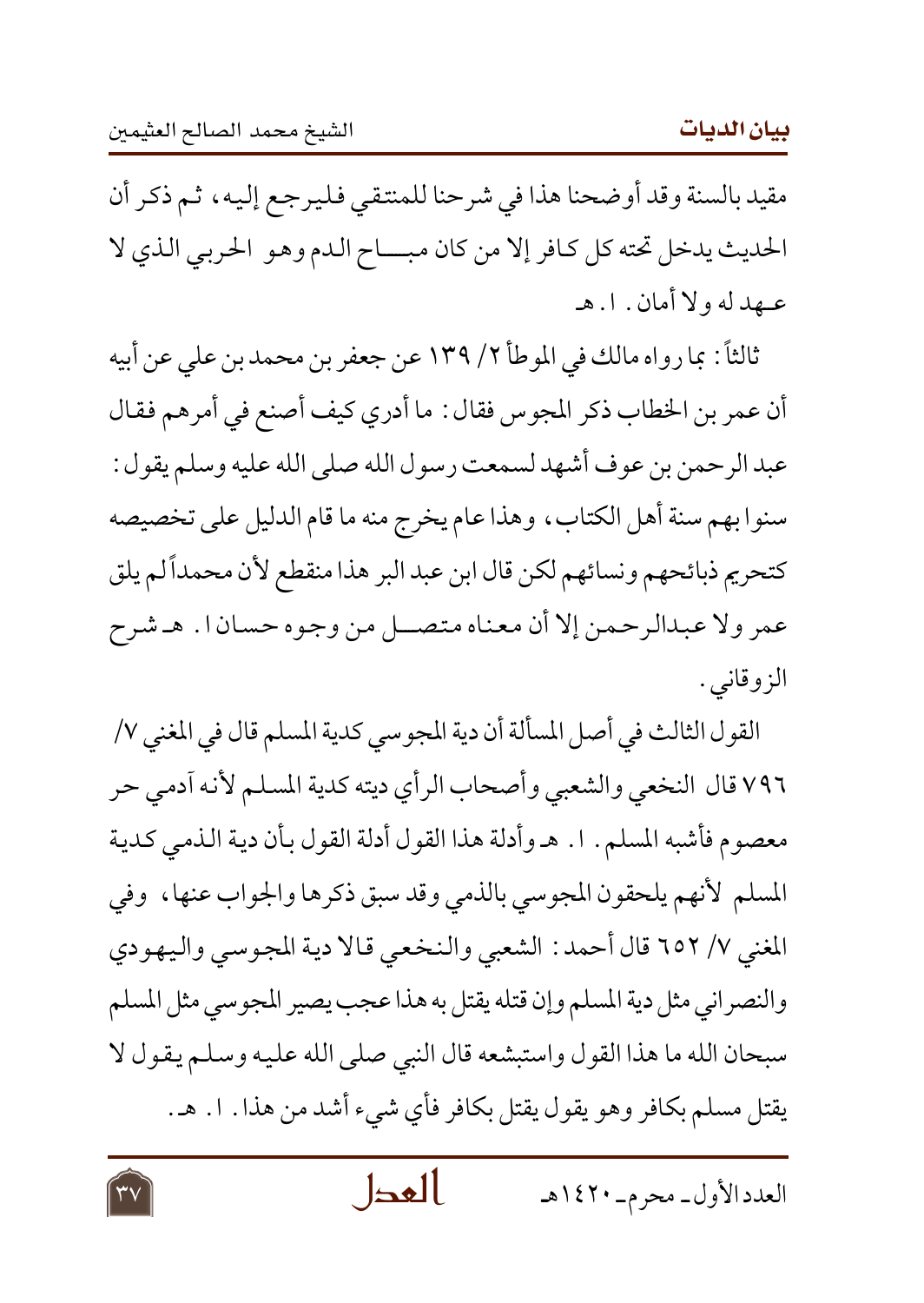الفصل الرابع في دية الكفار غير الكتابيين والمجوس على اختلاف أحوالهم

وهم أصناف الأول : المرتدون عن الإسلام فهؤلاء لا ضمان في قتلهم بقصاص ولادية لأنهم مباحو الدم ولا تحقن دماؤهم بذمة ولا عهد ولا أمان إلا بالإسلام. وهذا مشهور في كتب أهل العلم منها المنتهى والاقناع وزاد المستقنع وغيرها قال في المغنى ٧/ ٦٥٧ ولا يجب بقتل المرتد قصاص ولا دية ولا كفارة . ١. هـ. لقول النبي صلى الله عليه وسلم : لا يحل دم امرئ مسلم إلا بإحدى ثلاث وفيه التارك لدينه المفارق للجماعة قال ابن رجب في شرح الأربعين ١٠٨ : المراد به من ترك الإسلام وارتد عنه وفارق جماعة المسلمين كما جاء التصريح بذلك في حديث عثمان وإنما استثناه مع من يحل دمه من أهل الشهادتين باعتبار ما كان عليه قبل الردة وحكم الإسلام لازم له بعدها ولهذا يستتاب ويطلب منه العود للإسلام . ١. هـ.

الثاني : الكفار الأصليون الذين ليسوا من أهل الذمة ـ بناء على أن الذمة لا تعقد لغير الكتابيين والمجوس ـ كالوثنيين فديتهم ـ إذا كـان لـهـم عـهـد أو أمـان ـ كدية المجوسي قال في المغني ٧٩٦ / ٧٩٦ لأنها أقل الديات فلا تنقص عنها ولأنه كافر ذو عهد لا تحل مناكحته فأشبه المجوسى . ا. هـ.

ونحو هذا في المجموع ١٧/ ٤١٦ وإن لم يكن لهم عهد ولا أمان فهدر كما في الاقناع وشرحه ٢/ ١٢ ط. مقبل وكذلك في الاقناع في جل ألفاظ أبي شجاع ٢/ ١٦٣ .